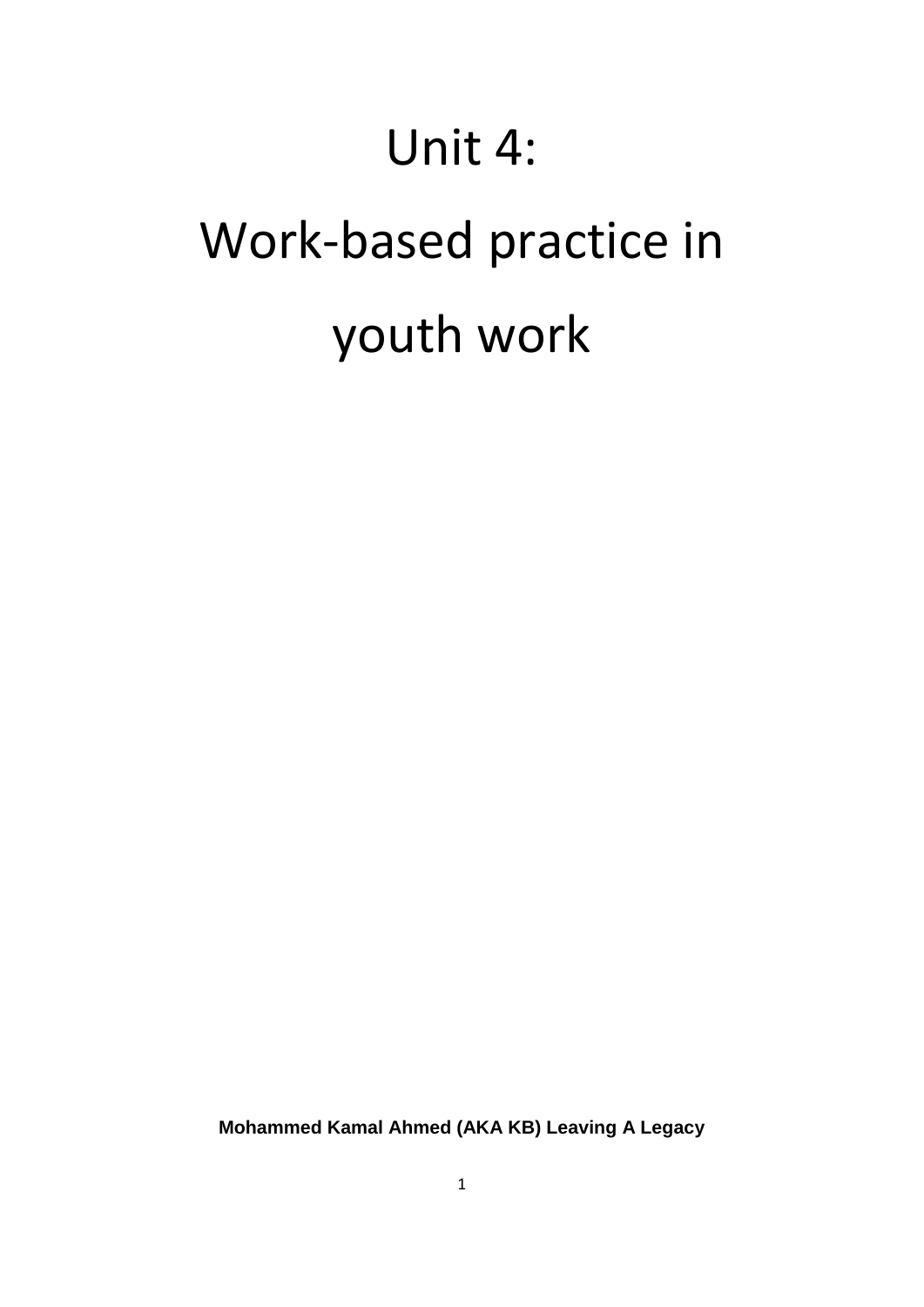# **1.1 Provide examples of how participation underpins the analysis of young people's needs**

I understand the importance of engaging young people in the design element of the youth work programme as it will be based around their needs, addressing their issues and providing a safe, secure and fun environment open to all.

I believe that it gives young people the opportunity to understand current government laws, understand different the different types of projects they can engage in, organise activities of their interest and apply for funding streams available to make the project a reality. I have seen that participation allows creativity to exist and avoids short term specific programmes being designed mostly by us the youth workers through one thought process. Through this I have witnessed young people can feel self-empowered to develop initiatives that respond to their everyday life requirements.

The whole process of participation enables young people, to engage, voice out, discuss, debate, share ideas, provide solutions, improve relations amongst themselves as peers and ensure that the service is being delivered and focused to their needs. Most importantly I believe that participation is important for their growth and development and it will motivate young people to more aware of themselves, others and society.

# **1.2 Engage with young people to determine their needs**

- Young people want to know what jobs are available for them when they finish their exams.
- Young people want apprenticeship training and help them apply for jobs.
- Young people want to do courses that will assist them when applying for work food and hygiene so that they can cook in the youth club, emergency first aid, fire marshal training and SIA.
- Young people want a couple of sessions to write up their personal statement and CV's and want youth workers to help them.
- Young people want to know if there will be half term activities to keep away for being a nuisance around estates and the parks
- Drugs and alcohol workshop to know the dangers, harm and consequences
- Young people want FIFA 13, new batteries for the control pad and a steering wheel that way more young people will start using the x-box console an additional games console to get more young people engaged in activities
- Young people have suggested that if they have some gym equipment it can be done outside and attract more young people to be engaged.
- Consulting young people is crucial to the planning of youth work it will help you build a better relationship with young and ensure that you deliver to young people's needs.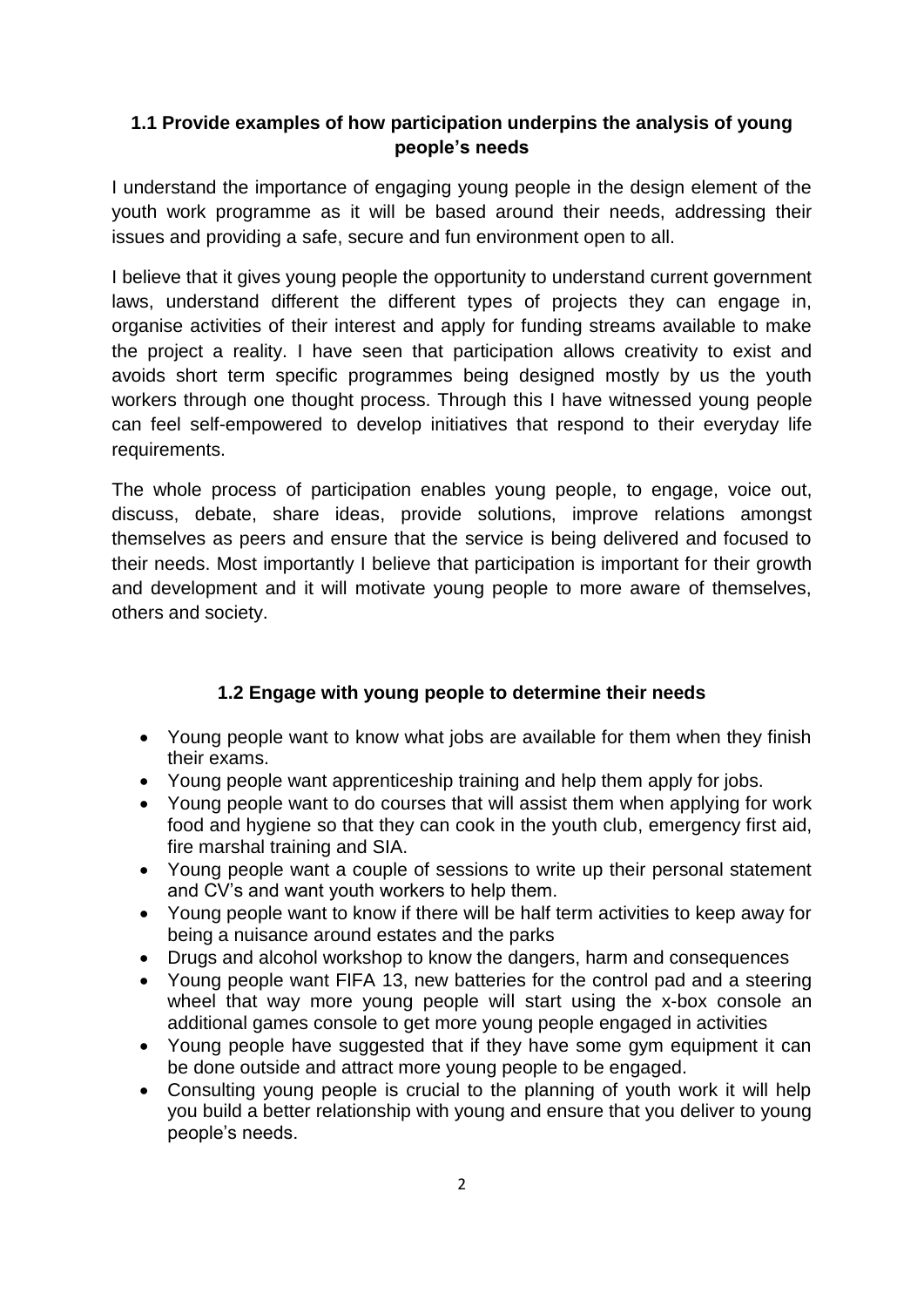# **1.3 Plan and deliver ten sessions over a period of 20 hours**

# **Overview**

# **Session 1**

Group work: Consultation process

# **Session 2**

Group work: Food and Hygiene Course

# **Session 3**

Group work: Residential and Day trip planning for next week

# **Session 4**

Group trip: Trip to cinema (consent form and risk assessment)

# **Session 5**

- Group work: Residential planning update and feedback
- **Session 6**

Cooking session

# **Session 7**

Group workshop: Drugs and Alcohol workshop

# **Session 8**

Generic activities, CV workshops and personal statements

# **Session 9**

Residential update and finalisation set ground rules and distribute consent forms **Session 10**

Job search, online applications and one to one support

# **Courses and funding required**

- Food and hygiene Tutor
- Drugs and alcohol Tutor
- Cinema trip and refreshment
- Residential

# **Actions:**

- Risk assessments for centre activities, trip and residential
- Consent forms for trip and residential
- JV forms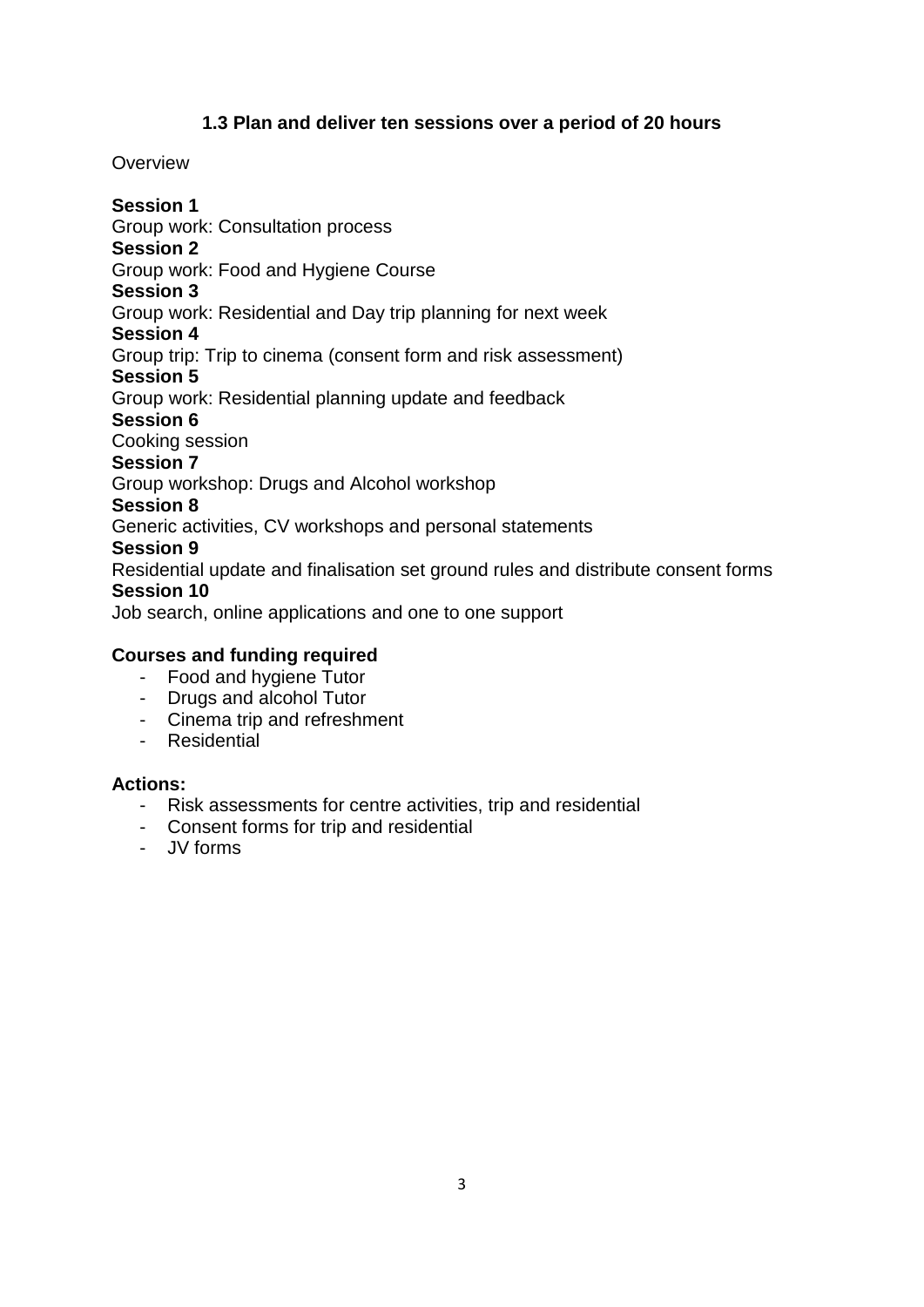# **Session 1 Overview**

| <b>Activity:</b>   | Consultation                                                                                                                                                                                                                                                                       |
|--------------------|------------------------------------------------------------------------------------------------------------------------------------------------------------------------------------------------------------------------------------------------------------------------------------|
| Venue:             | <b>Meath Garden Youth Project</b>                                                                                                                                                                                                                                                  |
| Time:              | 2 hours                                                                                                                                                                                                                                                                            |
| Aims:              | To engage young people in youth club activities<br>To build rapport and positive relationships<br>To identify needs of young people through consultation                                                                                                                           |
| <b>Objectives:</b> | Build better relationship and rapport<br>Understand and commit to ground rules<br>$\overline{\phantom{a}}$<br>Consultation sheet and idea of what young people want<br>to do to meet their needs<br>Identifying films to watch and where they would like to<br>go on a residential |
| <b>Method:</b>     | Introduction<br>Ice breakers<br><b>Ground rules</b><br>Provide refreshment<br>Identify needs of young people through consultation<br>and split young people into two groups                                                                                                        |
| <b>Target age</b>  | $13 - 19$                                                                                                                                                                                                                                                                          |
| <b>Materials</b>   | Flip chart paper, pens and board, plain paper and pens and<br>use of computers                                                                                                                                                                                                     |

# **Session 1 activity**

- Introduce myself, explain plan today's session (10mins)
- Ask the young people to introduce themselves and what they expect from to achieve from the session (15mins)
- Play an icebreaker game (Human Bingo) (15mins)
- Make up basic ground rules and display it on the wall for reference (10mins)
- Break (10mins)
- Identify needs and issues young people face in their lives (10 mins)
- Create a consultation sheet on what activities they would like to see happen in the youth centre (10mins)
- Serve refreshments (10 mins)
- Split group into to and get them to research into cinema films, venue and identify residential places, costs and the different activities on offer with feedback (25 mins)
- Conclusion and review and next sessions plans (5 mins)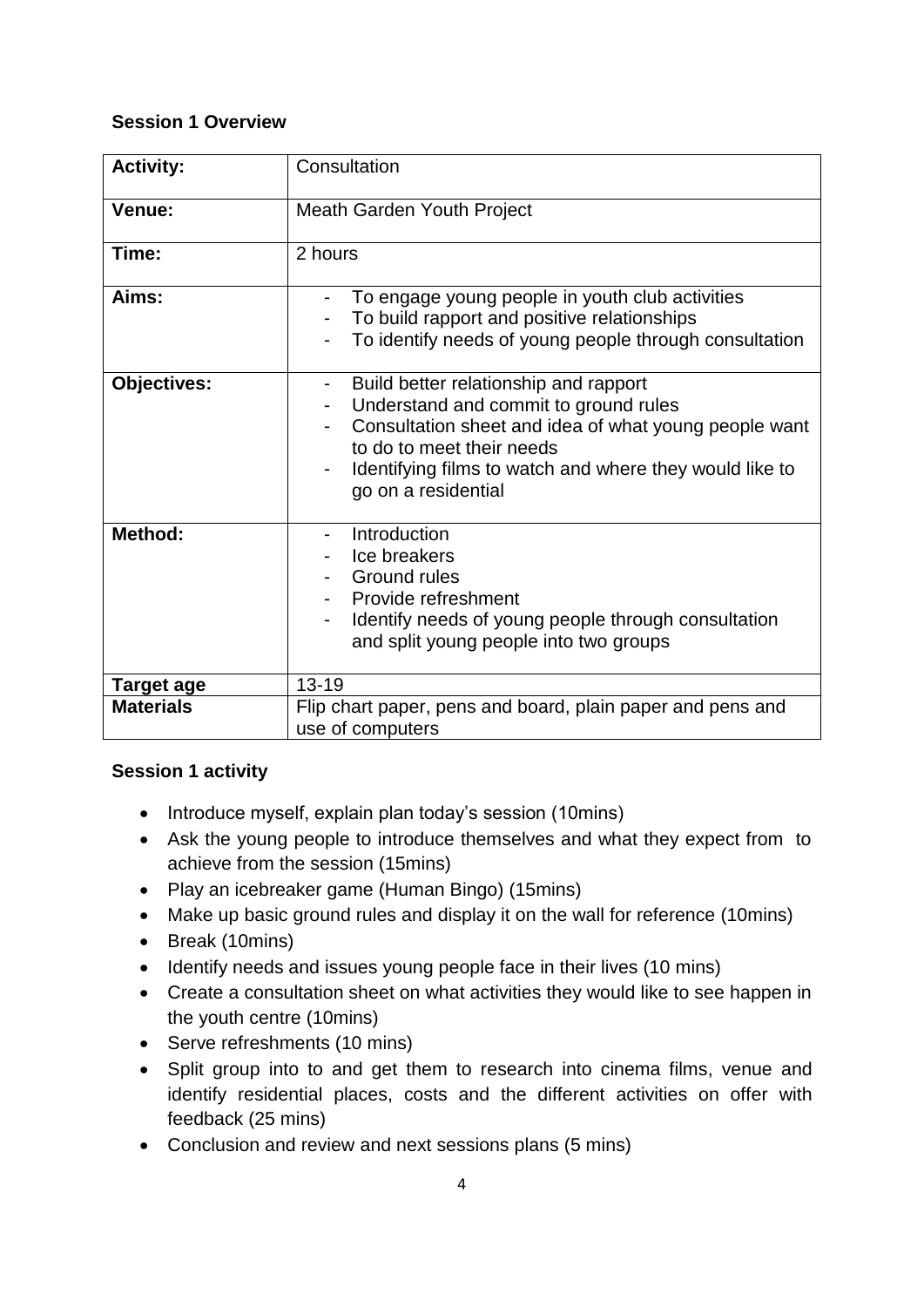#### **Session 1 reflective recording**

There were a good number of young people turning up for the session on time and a few strolled in 20 minutes late that missed the introduction and ice breaking game. Throughout the introduction and the session I discovered various characters in the group and the variances in the group dynamics which varied quiet a lot. There were are two leaders in the group always making decisions on behalf of the group not letting others view their opinions, one was the joker that made young people laugh throughout the session, one was into his recent haircut and his fashion statements, a few of them were playing up throughout the whole session. I saw that the reason why they were impatient and wanted the session to finish so that they could play pool and I had one person that I just could not get to switch off his phone. I told him every time that it was casing a disruption. This all happened within the first hour but finally did when he heard about trips and residential his attention diverted. However the group dynamic was great there were different characteristics in the group and I need to work on them to get them interacted with the overall project scheme.

I think I was a bit relaxed, weak and laid back during this session hoping that everything will fall into place as the lead worker in-charge. I thought that by allowing the young people to settle in and they will understand what I wanted to get from them and build that relationship with them along the way.

Now that the ground rules are made and the consultation process was carried out I need to refer young people to the ground rules and show them what they decided as a group. The best way forward for this group would be to follow the plan, be strong stop disruptions as and when they happen and inform them of the final outcome.

#### **Plans for next session;**

Provide better refreshment, be strong and democratic with behaviour, encourage participation, highlight benefits and distribute consent forms for cinema trip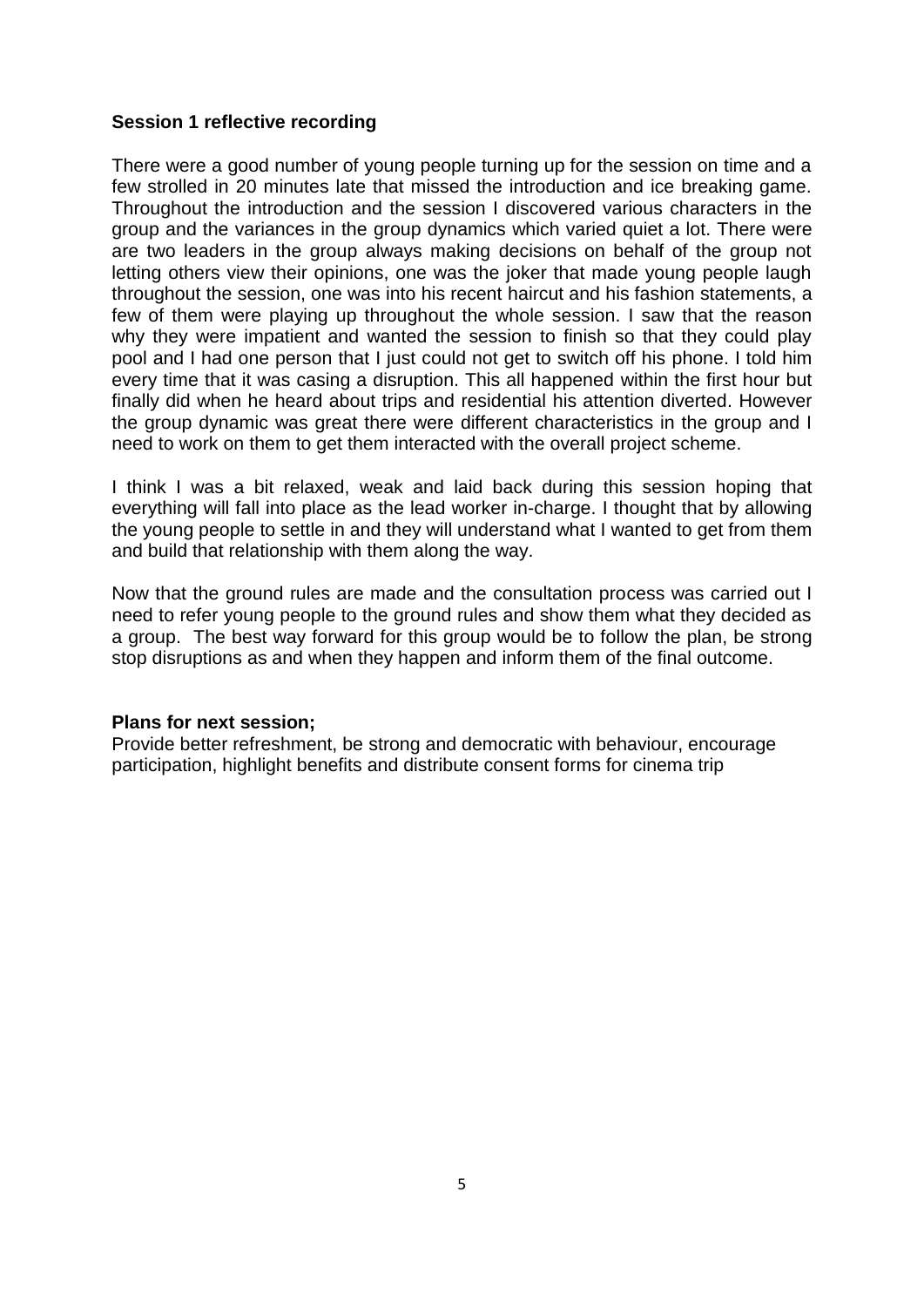# **Session 2 Overview**

| Activity:        | Food and Hygiene Course                                                                                                                                                                                                                                          |
|------------------|------------------------------------------------------------------------------------------------------------------------------------------------------------------------------------------------------------------------------------------------------------------|
| Venue:           | Meath Garden Youth Project                                                                                                                                                                                                                                       |
| Time:            | 2 hours                                                                                                                                                                                                                                                          |
| Aims:            | To engage young people in an accredited course<br>To build rapport and positive relationships<br>To identify needs of young people and understand their<br>experiences in life<br>To plan future cooking sessions                                                |
| Objectives:      | To gain a better understanding of good food hygiene<br>practices<br>To abstain from poor food hygiene practices<br>$\overline{\phantom{0}}$<br>To understand that poor practices can led to illnesses<br>and even death<br>Build better relationship and rapport |
| Method:          | Introduction<br>Ice breakers<br>Ground rules<br>Provide refreshment<br>Young people to complete feedback forms for the<br>course<br>Distribute cinema consent forms                                                                                              |
| Target age       | $13 - 19$                                                                                                                                                                                                                                                        |
| <b>Materials</b> | Flip chart board, paper and pens<br>Plain paper and pens<br>Laptop to TV<br>Consent forms for cinema trip                                                                                                                                                        |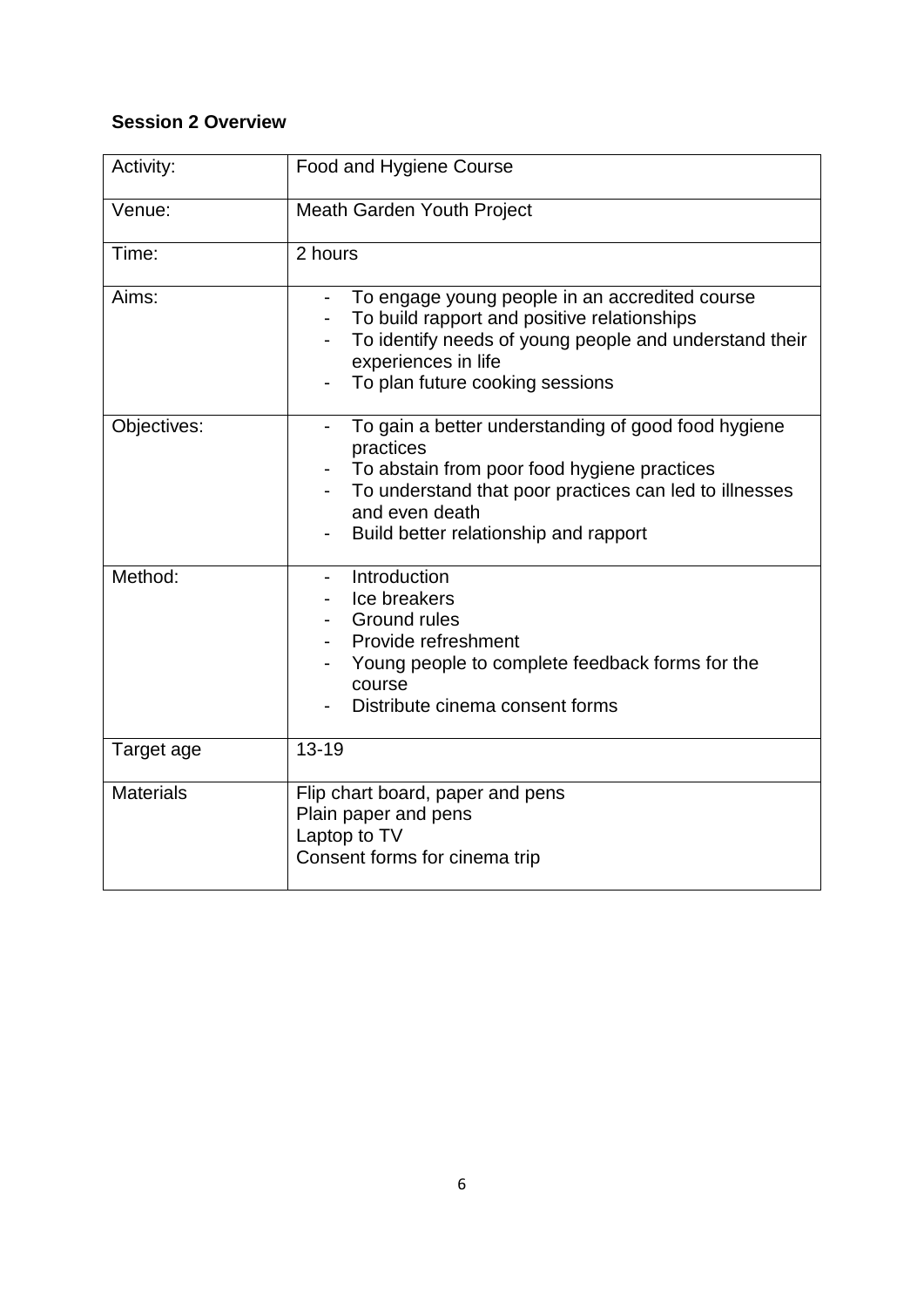# **Session 2 activity**

Group work: Food and Hygiene Course

- Introduce myself, the tutor and explain plan today's session (5mins)
- Refer, review and remind young people of the ground rules (5mins)
- Ask the young people to introduce themselves and what they expect to achieve from the session (5mins)
- General knowledge on food and hygiene and young people's observations and habits (15mins)
- Show video clip on food and hygiene (15 mins)
- Feedback from young people (10min)
- Break Serve refreshments (10 mins)
- Explanation of poor food hygiene practices (15 mins)
- Details and explanation of good food hygiene practices (15 mins)
- Feedback from young people on their experiences (10 mins)
- Micro organisms, bacteria, viruses, diseases, chemical contamination, physical contamination and the law (10 mins)
- Conclusion and review and next week sessions plans (5 mins)

#### **Session 2 refelctive recording**

Today's session went really well, young people were well engaged in the seminar, they participated and shared their experiences in poor food hygiene practices found in their own homes. I beleive they learnt a lot from the session and showed interest in the topic being discussed. I think it was about the worry factor that poor food hygiene can have on them that got them listening to the facts and engaging in the discussions. The tutor also had a good rapport with young people which helped and he understood where they were coming from and addressed the seminar to their level of understanding, providing examples that they can relate to.

They also discussed poor food hygiene practices that they witnessed in local fast food shops and hot food outlets and how they felt sick at times knowing full well that hygiene standards were appalling in that particular outlet. Young people have told me that they will be more aware of good hygiene practices and avoid those food outlets that are dirty, unclean and have poor food hygiene practices. I really believe they learnt a lot from this workshop and I hope they will continue to put it into practice.

#### **Plans for next session;**

Bring youth residential brochures, magazines and web links. Print consent forms for the cinema trip if required, complete emergency contact list for trip and risk assessment.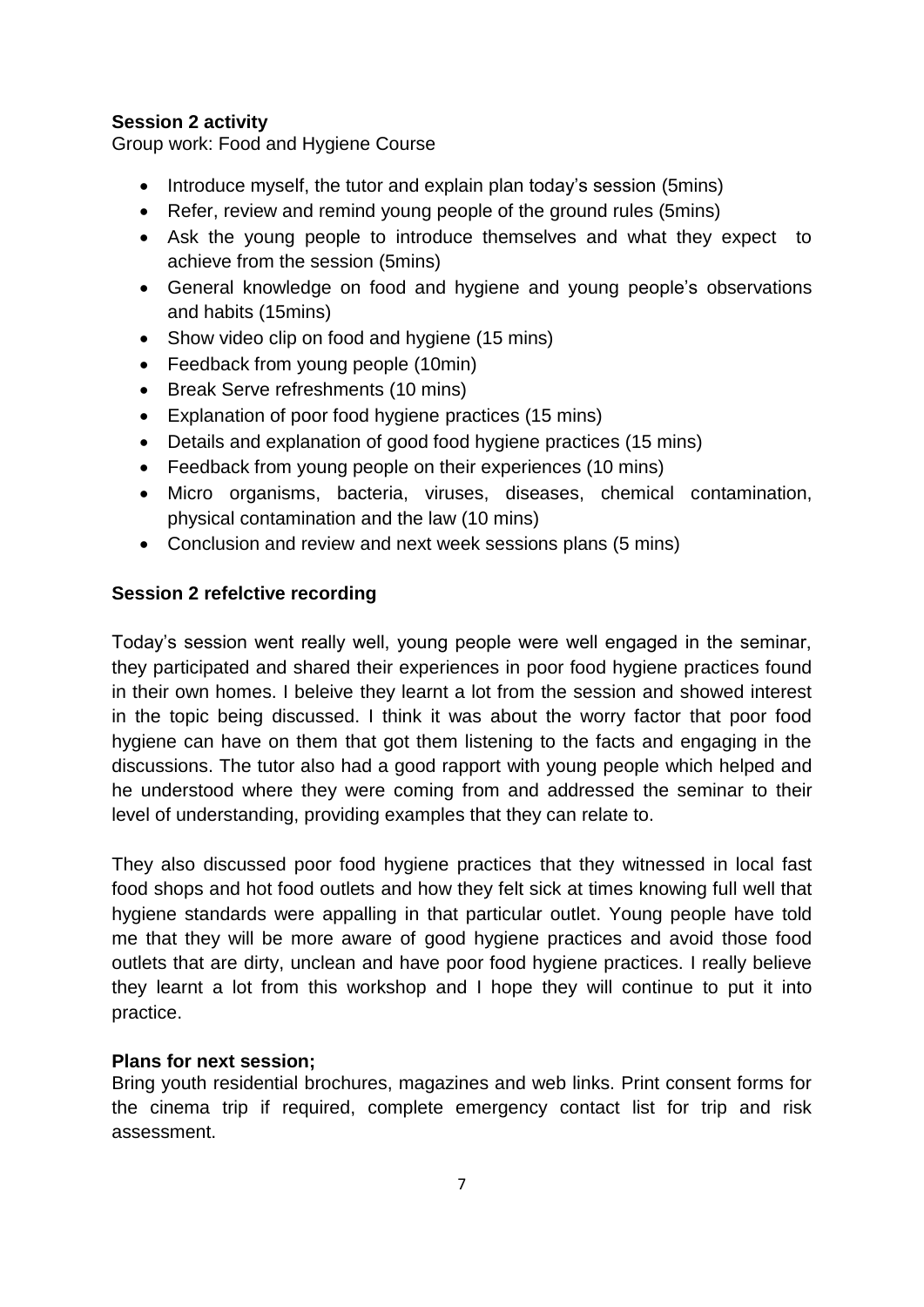# **Session 3 Overview**

| Activity:        | Cinema and residential planning                                                                                                                                                                                                                                                                                                        |
|------------------|----------------------------------------------------------------------------------------------------------------------------------------------------------------------------------------------------------------------------------------------------------------------------------------------------------------------------------------|
| Venue:           | <b>Meath Garden Youth Project</b>                                                                                                                                                                                                                                                                                                      |
| Time:            | 2 hours                                                                                                                                                                                                                                                                                                                                |
| Aims:            | To decide on what film to watch<br>To continue to build rapport and positive relationships<br>and offer one to one support<br>To identify individual needs of young people<br>To identify possible residential venues<br>$\overline{\phantom{0}}$<br>To bring the discussion onto the table                                            |
| Objectives:      | To develop teamwork, discussion and debate<br>$\overline{\phantom{0}}$<br>To calculate the cost of the trip from the allocated budget<br>and make up the shortfall if any<br>To research, print reviews and bring forth a minimum of<br>five residential venues to discuss<br>Build better relationship and rapport amongst themselves |
| Method:          | Introduction to task<br>Research films and residential centre on the internet<br>Remind Young people ground rules<br>Collect and distribute cinema consent forms if any<br>spaces left                                                                                                                                                 |
| Target age       | $13 - 19$                                                                                                                                                                                                                                                                                                                              |
| <b>Materials</b> | Flip chart board, paper and pens<br>Plain paper and pens<br>Laptop and printer<br>Consent forms for cinema trip                                                                                                                                                                                                                        |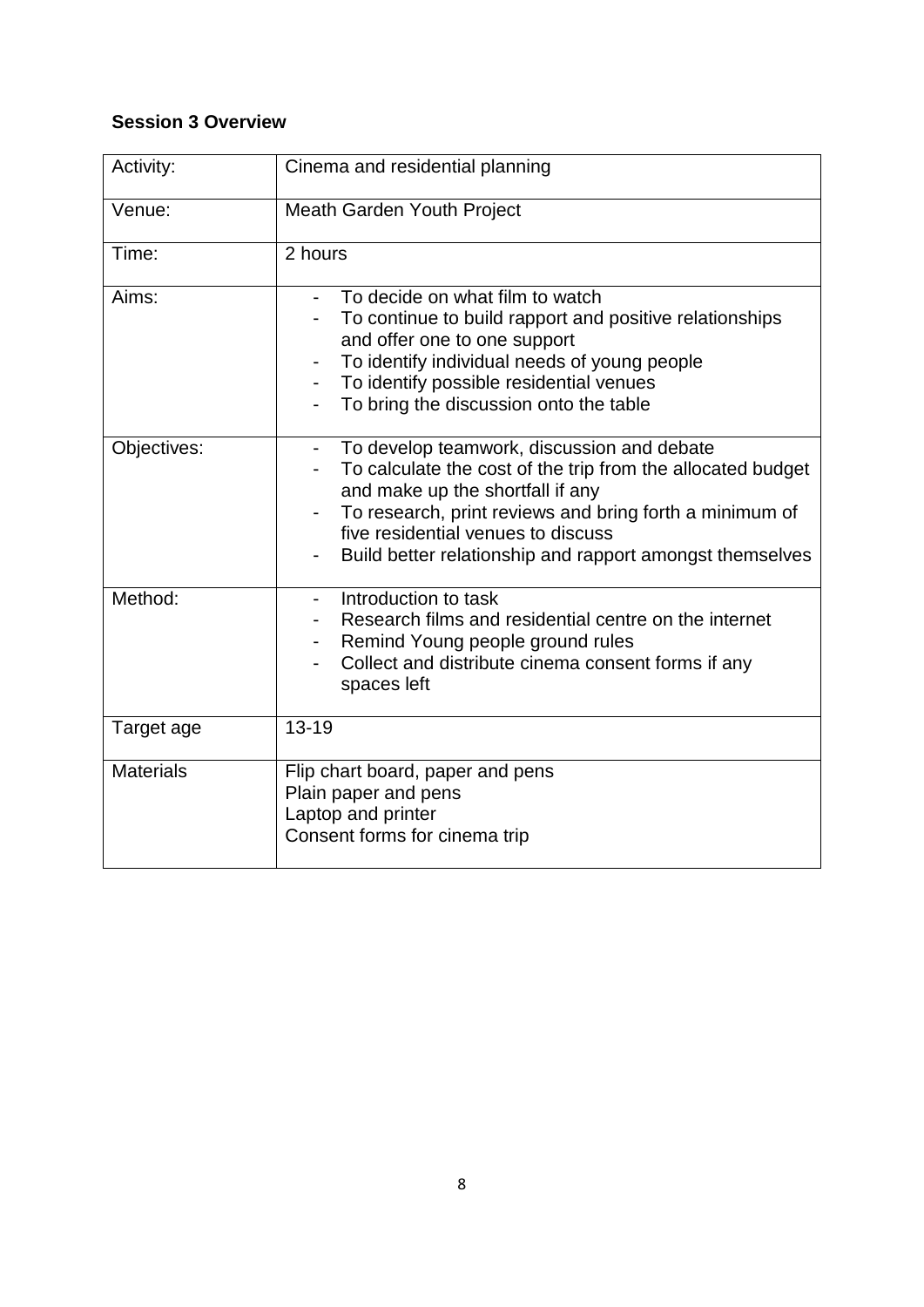# **Session 3 Activity**

Group work: Residential and Day trip planning for next week

- Introduce today's session divide into groups and allocate tasks (5mins)
- Refer, review and remind young people of the ground rules (5mins)
- Group 1 organising a cinema trip and travel Group 2 identifying 5 residential venues (35mins)
- Feedback from young people group 1 and decision on what film to watch (15min)
- Break (10 mins)
- Feedback from group 2 on residential venues and decision on the venue young people want to visit (45 mins)
- Conclusion and review and next week sessions plans (5 mins)

# **Session 3 Evaluation**

This session went really well, young people were fully engaged probably because of the interest and determination to ensure that the trips and residential actualise.

Young people from the cinema trip organisers presented their research very well, showing film ratings, weekly box office takings, and reviews from newspaper, film critics and people on social notice boards. The group feedback was very good, everyone played a role to convince the others to watch a certain film and finally the group decided to go and watch the Avengers.

The residential group bought back only four venues that interested them as they said that they did not have enough time to research into an additional venue and that some web wages were slow in loading pictures of activities so they left them and moved on to other venues. They were working really well as a group, but if they had delegated themselves to find different venues in pairs they would have managed to present more venues. I put myself up for fault on this as I could have initiated it and got them moving but allowed them to make the decisions. There were a lot of discussions in each of their research and they bought forward their findings to the table. Some discussion took place but not in great detail, no final decision was made or finalised and we will look into this at another session which the young people will be happy to do so.

# **Plans for next session;**

Cash for trip and folder ready with young people's details. Ensure final list is scanned and emailed to office before departure.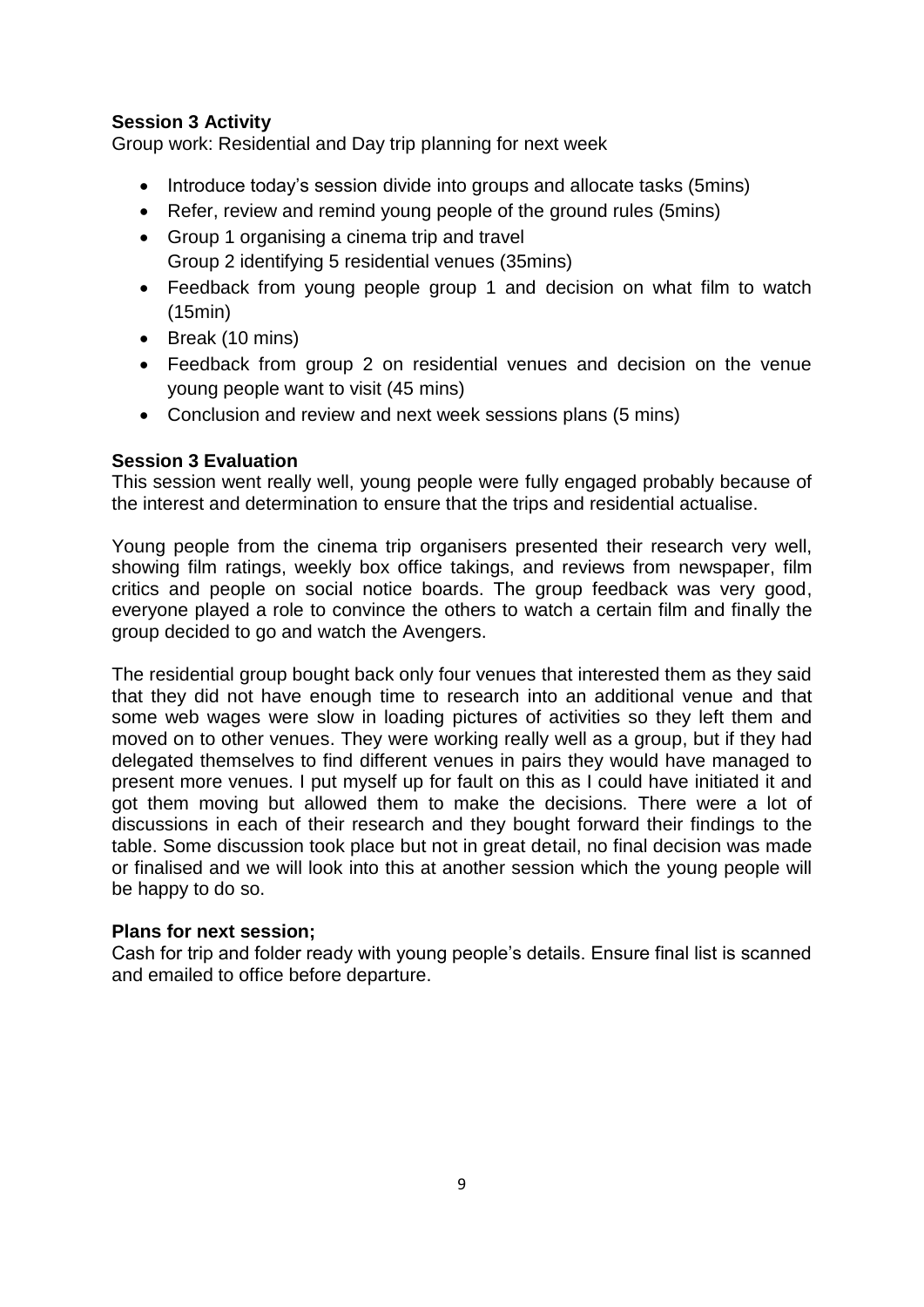# **Session 4 Overview**

| Activity:        | Trip to cinema                                                                                                                                                                                                                                                                                                                                                                                               |
|------------------|--------------------------------------------------------------------------------------------------------------------------------------------------------------------------------------------------------------------------------------------------------------------------------------------------------------------------------------------------------------------------------------------------------------|
| Venue:           | Meath garden Youth Project                                                                                                                                                                                                                                                                                                                                                                                   |
| Time:            | 2 hours                                                                                                                                                                                                                                                                                                                                                                                                      |
| Aims:            | To collect all the consent forms<br>To remind young people of the club rules of travel<br>To supervise young people to the train station, journey<br>on the train, whilst watching the film and return back to<br>the club<br>To give young people the opportunity tto pay for the<br>tickets and organise food<br>To ensure young people are on their best behaviour<br>To ensure staff ratio are fulfilled |
| Objectives:      | To build relationships and rapport<br>To engage young people during the travel to the cinema<br>To give young people the experience of purchasing the<br>ticket and organise food for everyone<br>To supervise young people during the film showing<br>To review the film and discuss on the way back to the<br>centre.                                                                                      |
| Method:          | Collect consent forms<br>Scan and email final list to central office<br>To keep group within close proximity during the travel<br>To get young people to pay for tickets<br>To organise food to eat during the film<br>To keep the group together in the cinema<br>To discuss the film after the showing<br>To supervise young people out and back to the centre<br>$\blacksquare$                           |
| Target age       | 13-19                                                                                                                                                                                                                                                                                                                                                                                                        |
| <b>Materials</b> | Consent forms placed in folder                                                                                                                                                                                                                                                                                                                                                                               |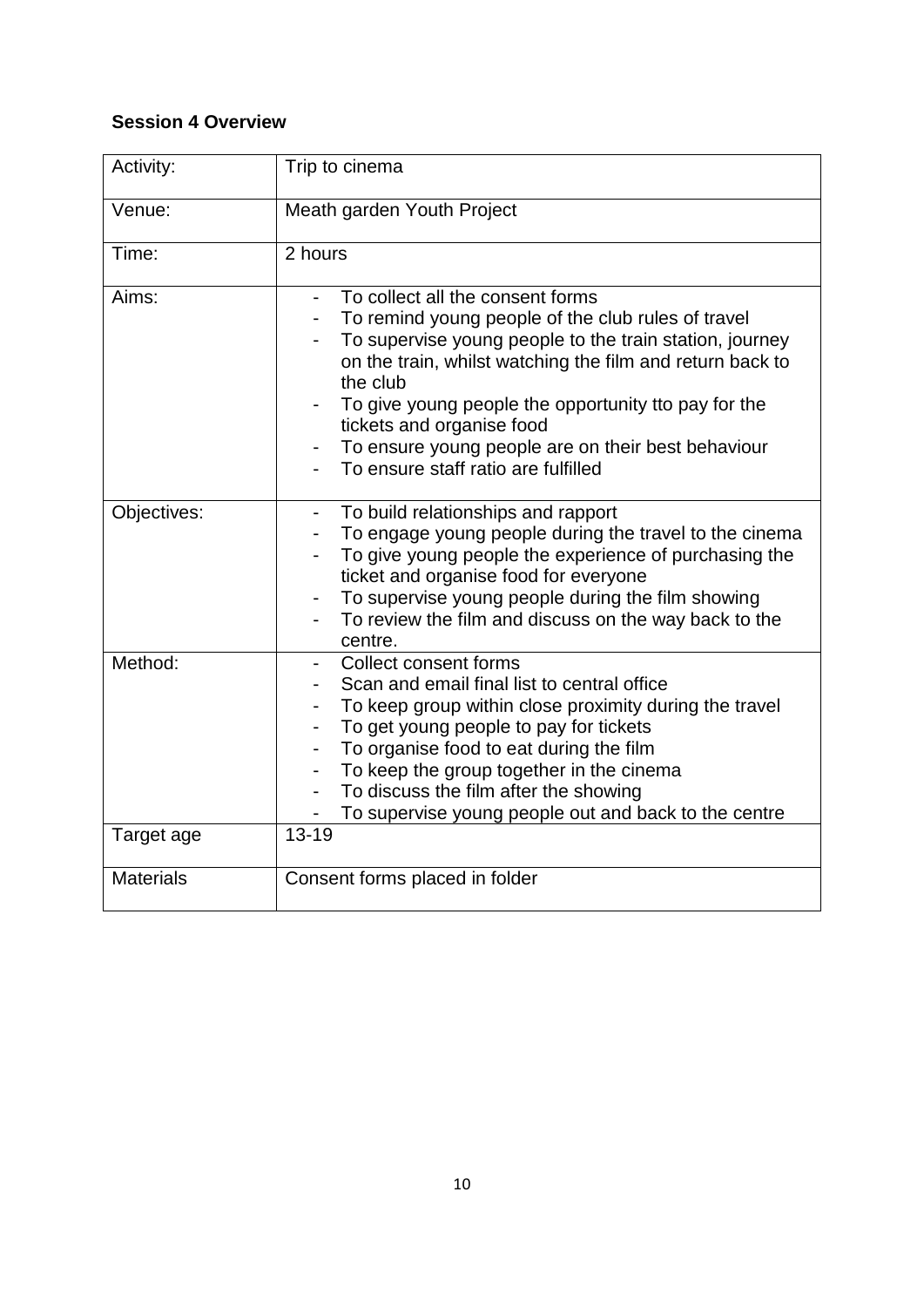# **Session 4 Activity**

Group trip: Trip to cinema (consent form and risk assessment)

- Introduction, registration, ground rules (5mins)
- Consent final checks, scan and email final list to office (5mins)
- Travel to station (10mins)
- Travel on train (10mins)
- Travel to cinema (5min)
- Ticket collection and food arrangements (10 mins)
- Film showing and previews (150 mins)
- Travel to station (10 mins)
- Return to centre (10mins)
- Conclusion and review and next week sessions plans (5 mins)

# **Session 4 Evaluation**

Overall a good session, young people enjoyed the whole trip, they were very well behaved, they enjoyed watching the film in 3-D and it kept them entertained from the beginning to the end. Good rapport was built by staff during the trip to and back from the cinema. We played games on the train to occupy our time with them which was a good initiation. We also spoke to individuals about their general well-being, what they generally get up to and got to know the young people on a personal level. Good relationship building took place and the young people were generally very well behaved maybe because of this.

Having feared that the film would not keep the young people entertained and that they will play around, cause noise and disturb other cinema goers, they kept cool, did not raise their voices, sat in their places and watched the film throughout without any problems whatsoever and they were thank for this when we returned safely back to the centre.

#### **Plan for next session**

Present residential budget for young people to plan the whole trip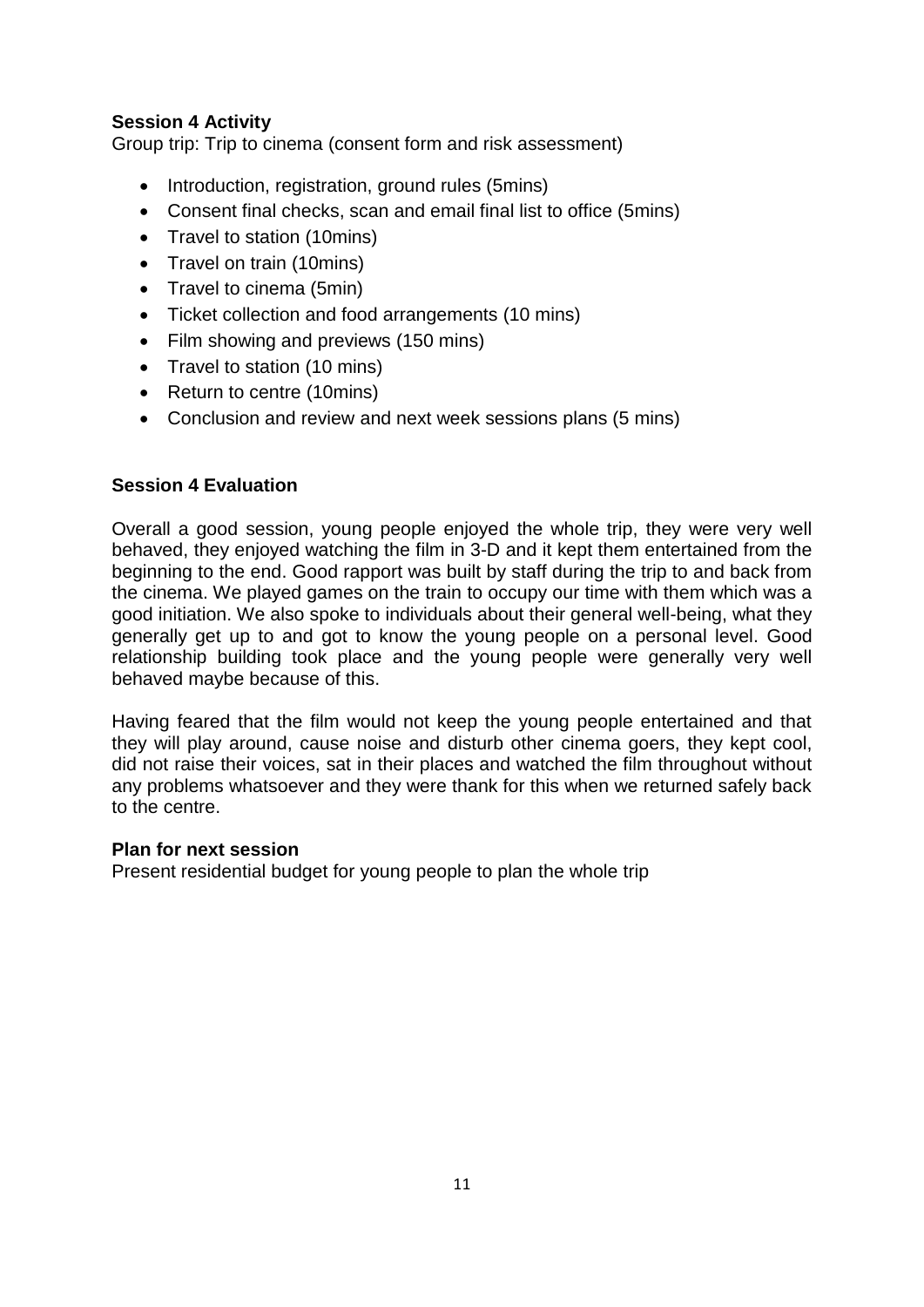# **Session 5 Overview**

| Activity:        | Residential planning update and feedback                                                                                                                                                                                                                                                                                                                                               |
|------------------|----------------------------------------------------------------------------------------------------------------------------------------------------------------------------------------------------------------------------------------------------------------------------------------------------------------------------------------------------------------------------------------|
| Venue:           | Meath garden Youth Project                                                                                                                                                                                                                                                                                                                                                             |
| Time:            | 2 hours                                                                                                                                                                                                                                                                                                                                                                                |
| Aims:            | To finalise the venue for the residential and check its<br>availability<br>To identify activities that are of interest to them<br>To make a shopping list<br>To create a rota for cleaning and cooking<br>To plan expenditure and calculate the shortfall required<br>To draw up a residential ground rule<br>$\overline{\phantom{0}}$<br>To support young people where necessary<br>- |
| Objectives:      | Young people engaged and make group decisions<br>$\overline{\phantom{0}}$<br>Young people engage in formal conversation and<br>gaining experience and confidence in booking the venue<br>For young people to gain an insight into managing a<br>budget and being able to finance the project<br>Greater understanding of responsibility and adherence<br>to rules                      |
| Method:          | Create groups and allocate different tasks<br>Present research materials, magazines, brochures and<br>web sites<br>Support where necessary<br>Assist in finance and shopping list preparation<br>Review the findings<br>Discuss ground rules for the residential trip                                                                                                                  |
| Target age       | $13 - 19$                                                                                                                                                                                                                                                                                                                                                                              |
| <b>Materials</b> | Magazines and youth hostel brochures, Pen, paper, A1 sheet<br>paper for ground rules felt tip pens                                                                                                                                                                                                                                                                                     |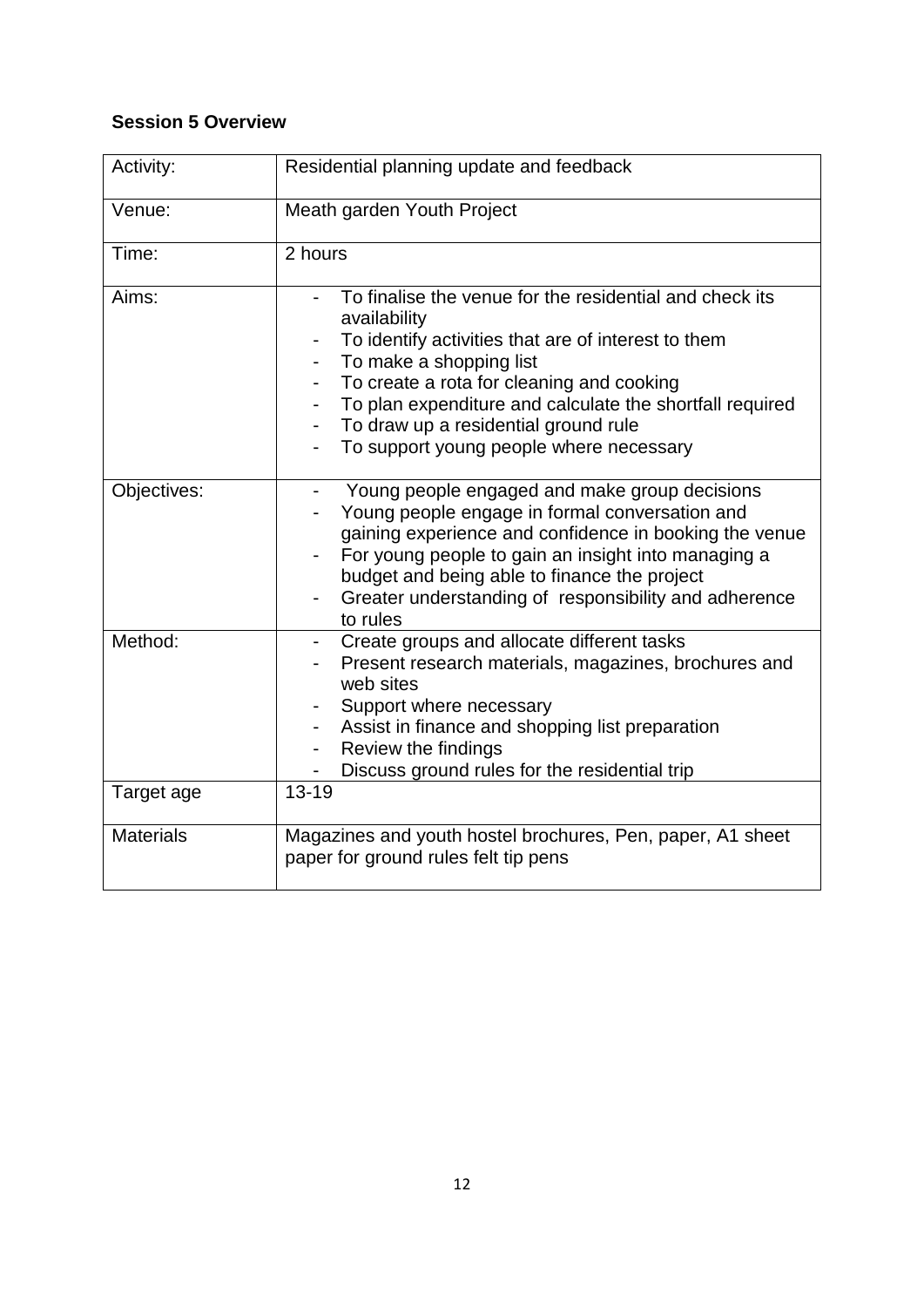# **Session 5 Activity**

Residential planning

- Introduction plan for session and split into two groups (5mins)
- Group 1 Residential venues research, activities and availability checks (45mins) Group 2 Rota plan, Shopping list and meals for each day (45mins)
- Break (10mins)
- Review findings and discuss as a group (30 mins)
- Budget planning and costings (20 mins)
- Residential ground rules (5 mins)
- Session review and action plans (5mins)

# **Session 5 Evaluation**

Overall a good session, good outcome but I feel we were trying to get too many things done in one session. The group was finding it difficult to make a decision on the venue and I was constantly telling them that it's not the looks of the building that we should go for but rather the activities that interest them and the extra curriculum activities on offer within close proximity of the centre. They did finally understood what I have been telling them all along and then they agreed on a centre which was not that far from London and which saved them the additional cost of transport. Now this money can be put towards food and exciting activities.

I can feel that the young people have taken ownership of the project but are not taking youth workers experience and opinions on board for what would be a better suggestion to theirs. I need to identify the main character in the group whom I need to spend some time and explain the whole process so that it looks simple and not as complicated as they think and make better decisions.

I believe the group has gelled very well, they understand their task and work that it allocated to them and work very well together. They have a strong drive to ensure that the trip happens and that everyone enjoys the residential experience.

#### **Plan for next session**

Organise young people to plan a cooking session.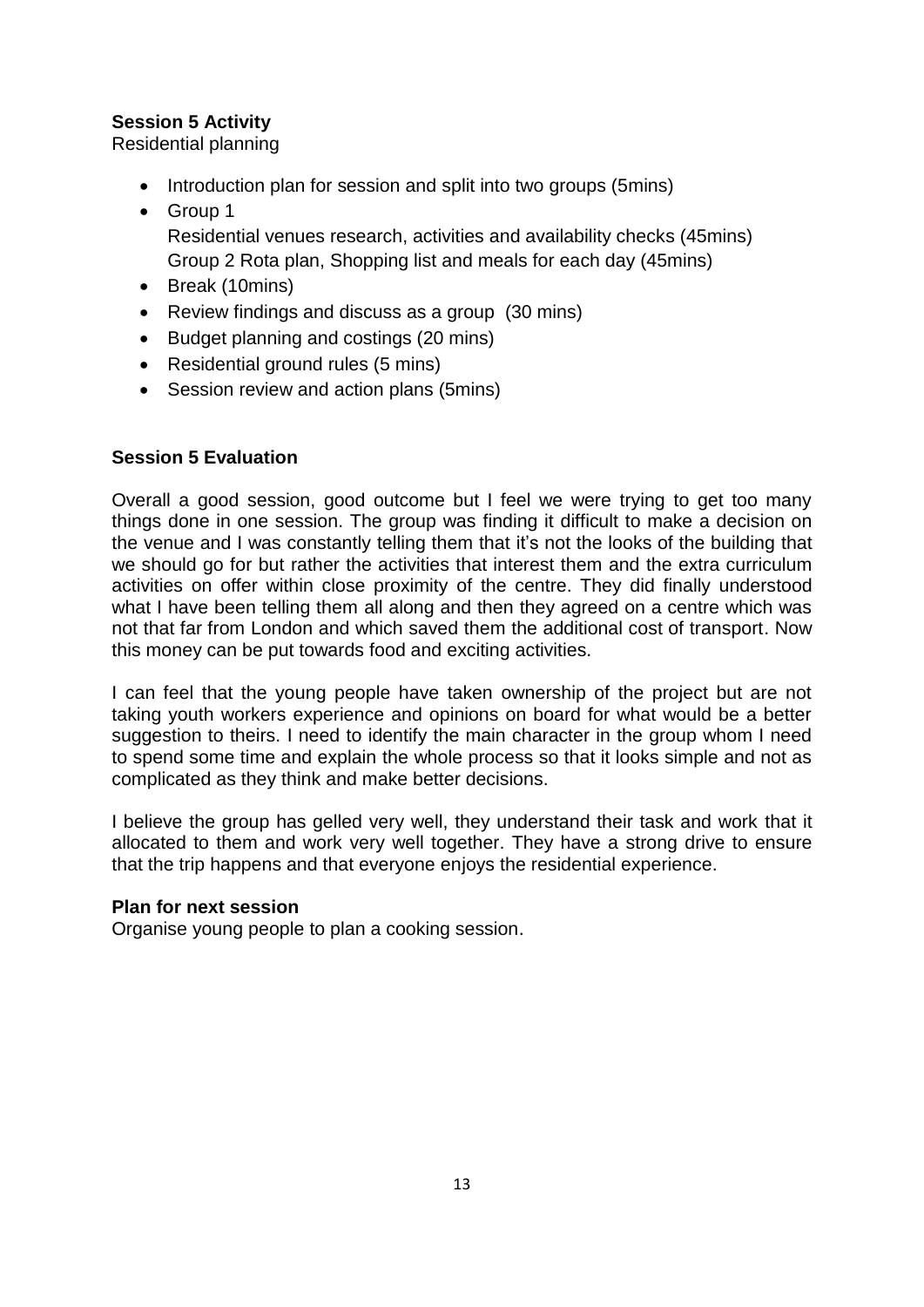# **Session 6 Overview**

| Activity:        | Cooking session                                                                                                                                                                                                                                                                                                                                                                                                                                                                                                                                                                                                                                                                                                                                                                        |
|------------------|----------------------------------------------------------------------------------------------------------------------------------------------------------------------------------------------------------------------------------------------------------------------------------------------------------------------------------------------------------------------------------------------------------------------------------------------------------------------------------------------------------------------------------------------------------------------------------------------------------------------------------------------------------------------------------------------------------------------------------------------------------------------------------------|
| Venue:           | Meath garden Youth Project                                                                                                                                                                                                                                                                                                                                                                                                                                                                                                                                                                                                                                                                                                                                                             |
| Time:            | 2 hours                                                                                                                                                                                                                                                                                                                                                                                                                                                                                                                                                                                                                                                                                                                                                                                |
| Aims:            | To discuss with young people what to cook<br>To make a shopping list using the budget allocated<br>To purchase the food and make preparation for cooking<br>To create a rota for cleaning and cooking<br>To serve upto 20 young people<br>To support young people where necessary                                                                                                                                                                                                                                                                                                                                                                                                                                                                                                      |
| Objectives:      | Young people to look at various foods that can to made<br>-<br>within a short time, needs less preparation and serve 20<br>people<br>Young people to experience buying products, looking at<br>alternatives brands and saving money where possible<br>Yong people experiencing budget control and limitations                                                                                                                                                                                                                                                                                                                                                                                                                                                                          |
| Method:          | Identify a group that will cook during the session<br>۰<br>Present dishes to cook within a budget<br>Give support where necessary<br>Assist in finance and preparing shopping list<br>Ensure a cleaning rota is produced<br>Visit to local shop to purchase food products<br>Ensure food area is prepared for cooking session and<br>$\qquad \qquad \blacksquare$<br>using sharp objects such as knives are supervised by<br>staff used appropriately<br>Ensure food is thoroughly cooked to avoid contamination<br>Ensure food is served to all young people attending the<br>session<br>Get verbal feedback from users<br>Ensure all equipment cleaned and are put away and any<br>food left over is thrown<br>Review the session with the young people and discuss<br>future menus. |
| Target age       | 13-19                                                                                                                                                                                                                                                                                                                                                                                                                                                                                                                                                                                                                                                                                                                                                                                  |
| <b>Materials</b> | Magazines and youth hostel brochures, Pen, paper, A1 sheet<br>paper for ground rules felt tip pens                                                                                                                                                                                                                                                                                                                                                                                                                                                                                                                                                                                                                                                                                     |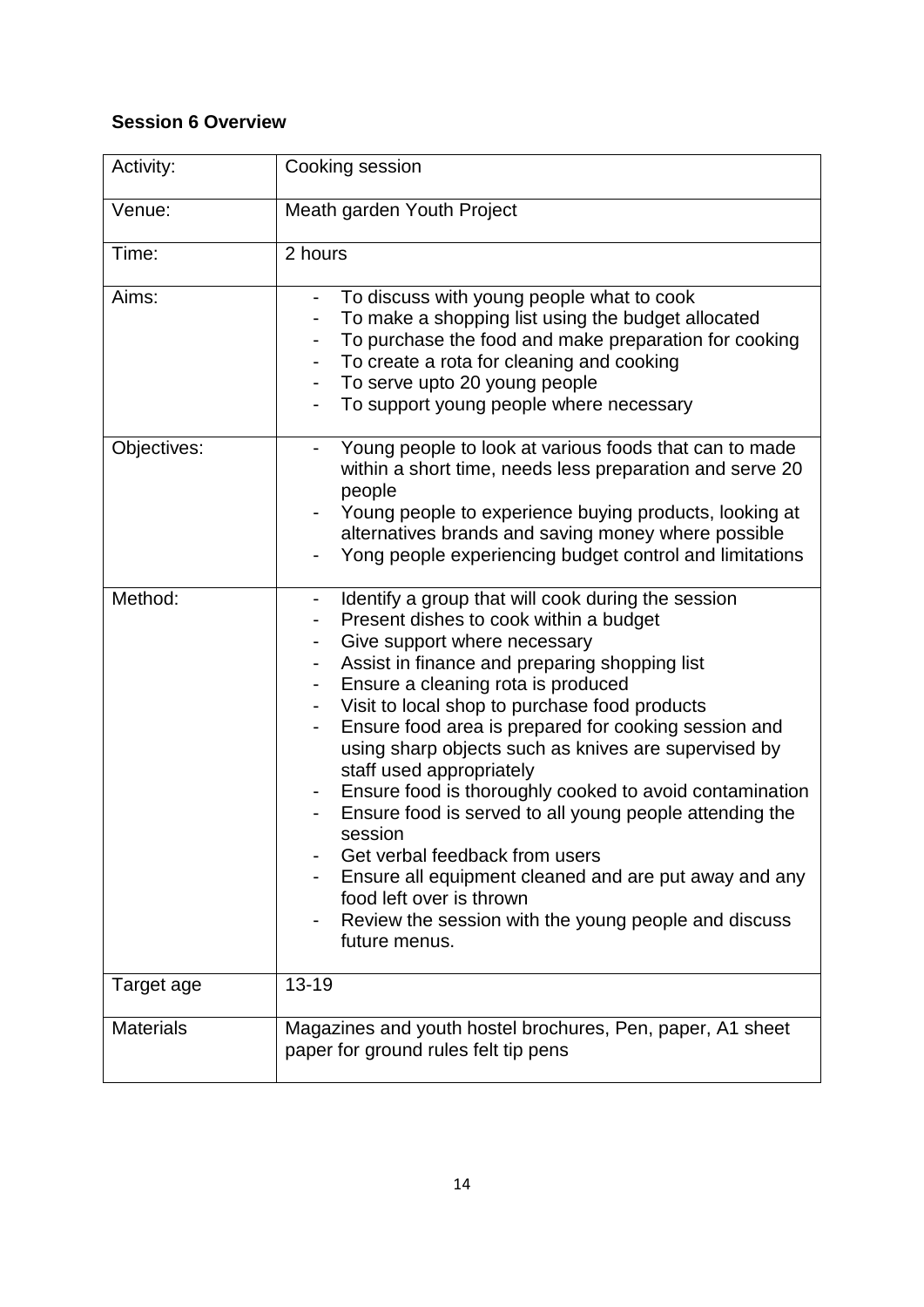# **Session 6 Activity**

Cooking session

- Identify members to take part in the cooking session (5mins)
- Discussion on what to cook, who's getting the food, who's cooking who's cleaning, etc. (10mins)
- Supervise visit to the shop (20 mins)
- Supervise kitchen area during food preparation (35 mins)
- Serve food (15 mins)
- Clean up food preparation area (15 mins)
- Session review and menu list created (10mins)
- Complete young people's learning review form (10 mins)

# **Session 6 reflective recording**

Overall a good session, young people showed confidence in drawing up a shopping list and purchasing items and ingredients for the cooking session. The young people were very well engaged in the pre-meeting discussion on what to cook and how the cleaning will take place. I noticed that young people were volunteering themselves for each task and agreed it amongst their peers to do the chosen task without any difficulty.

Due to the lack of space in the kitchen only two young people took part in preparing the food and cooking it. I did suggest that half way during the session to change pairs but they insisted to continue as it is giving them experience and confidence in learning how to cook and what goes into a cooked meal.

Young people were generally well behaved throughout the session they created a serving system by giving numbers on a piece of paper to each of their friends and then calling out randomly numbers for them to come and get their food. I found this system to be very clever and creative coming from them and it worked really well.

Everyone enjoyed the food, made positive comments and cleared up as planned. Those that cooked told me that they learnt a lot and now understand what it takes to prepare food, cook it and have it served.

#### **Plan for next session**

Confirm attendance with the drugs and alcohol tutor, purchase refreshment and put up posters around the club.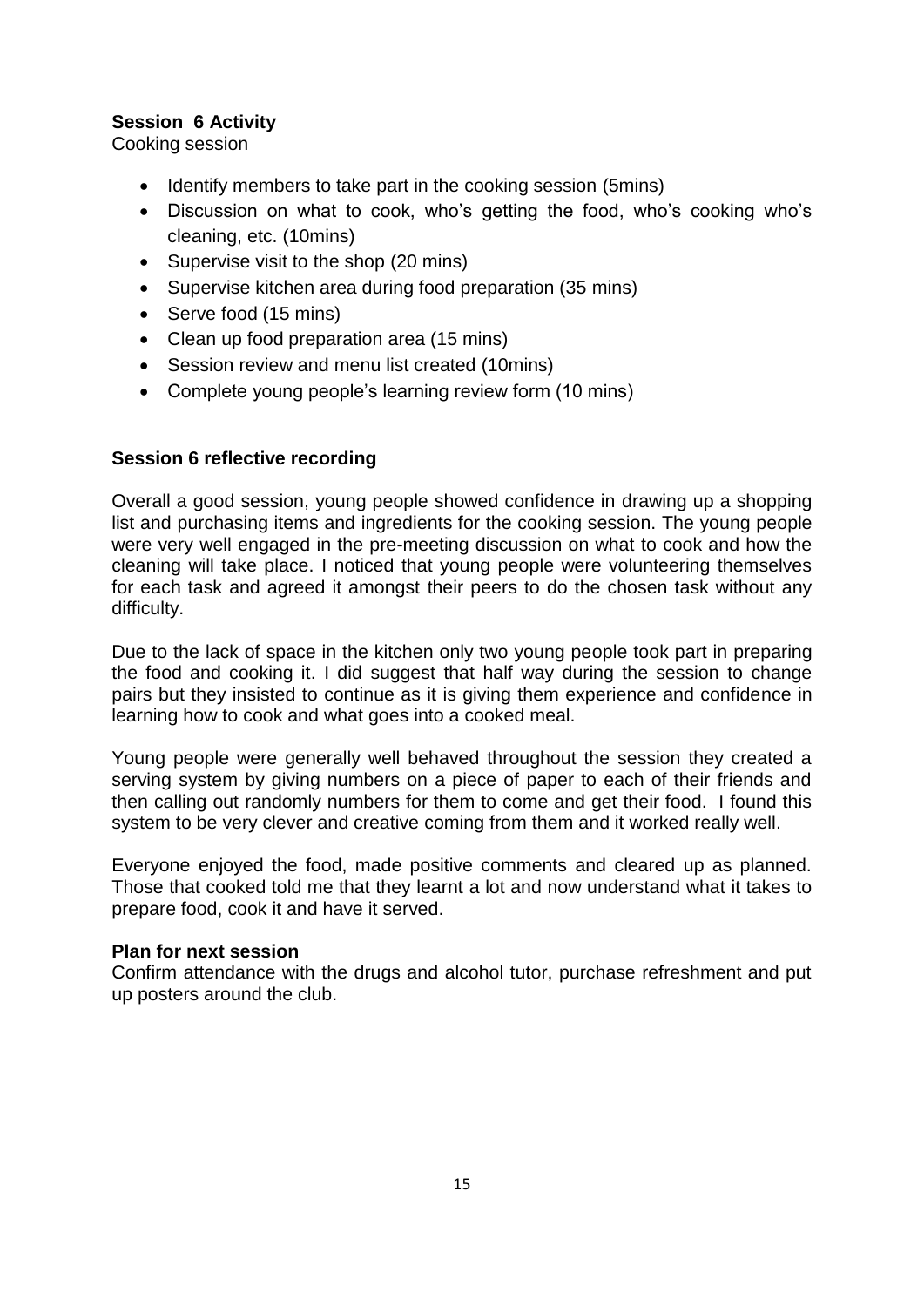# **Session 7 overview**

| Activity:        | Drugs and Alcohol workshop                                                                                                                                                                                                                                                                                                                                                                                                                                                                       |
|------------------|--------------------------------------------------------------------------------------------------------------------------------------------------------------------------------------------------------------------------------------------------------------------------------------------------------------------------------------------------------------------------------------------------------------------------------------------------------------------------------------------------|
| Venue:           | Meath garden Youth Project                                                                                                                                                                                                                                                                                                                                                                                                                                                                       |
| Time:            | 2 hours                                                                                                                                                                                                                                                                                                                                                                                                                                                                                          |
| Aims:            | To discuss with young people the learning objectives<br>$\qquad \qquad \blacksquare$<br>To make young people aware of the dangers and risks<br>$\qquad \qquad \blacksquare$<br>involved in drug misuse and alcohol abuse<br>To engage young people in discussion and talk about<br>their experiences<br>To offer 121 support for young people that are affected<br>by drugs and alcohol<br>To ensure young people are aware of the different<br>agencies that can support this type of addiction |
| Objectives:      | Young people to gain an insight into drugs and alcohol<br>misuse<br>Young people to understand the dangers and harm<br>involved in making that choice<br>Yong people are aware of the agencies that can support<br>them if they fall into this trap                                                                                                                                                                                                                                              |
| Method:          | Introduction<br>Ground rules<br>Ice breakers<br>Engage young people to participate in the workshop,<br>allowing them to express their views, opinions and<br>experience<br>Give support where necessary<br>Provide refreshment<br>Young people to complete feedback forms for the course                                                                                                                                                                                                         |
| Target age       | $13 - 19$                                                                                                                                                                                                                                                                                                                                                                                                                                                                                        |
| <b>Materials</b> | Pen, paper, A1 sheet paper for ground rules, flipchart paper,<br>pens, laptop and TV                                                                                                                                                                                                                                                                                                                                                                                                             |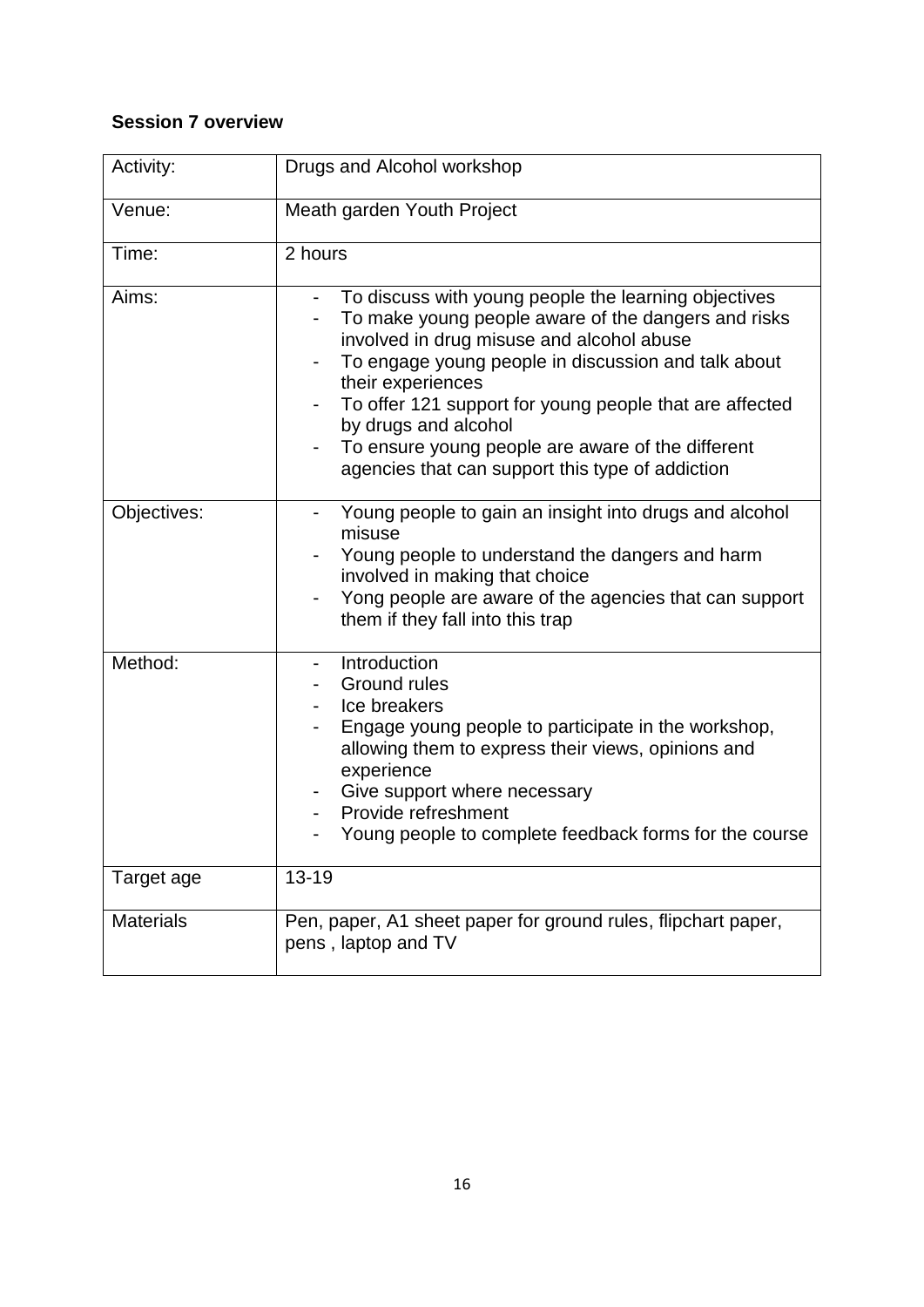# **Session 7 activity**

Group work: Drugs and alcohol workshop

- Introduce myself, the tutor and explain plan today's session (5mins)
- Refer, review and remind young people of the ground rules (5mins)
- Ask the young people to introduce themselves and what they expect to achieve from the session (5mins)
- General knowledge on Drugs young people's observations and personal experiences (15mins)
- Show video clip on Drugs (15 mins)
- Feedback from young people (10min)
- Break Serve refreshments (10 mins)
- Explanation of alcohol abuse (5 mins)
- Group discussion on alcohol abuse and workshop cards (15 mins)
- Video on the Dangers of Alcohol (10 mins)
- Analysis of the video and the dangers relating to alcohol and health (15 mins)
- Conclusion and feedback forms (10 mins)

#### **Session 7 reflective recording**

Today's session went really well, it had its ups and down when discussing drugs but I managed to redirect them and got them re-engaged. Young people engaged well and talked about their experiences in the seminar. The mobile phone was a problem during the session as some young people were answering their phones during the session causing a disruption by leaving and then coming back 5 minutes later. I did constantly remind them to switch their phones off or put it in silent but this message did not get through to them. I needed to be a bit more frim and strong and place more emphasis on the learning experience. The tutor did mention to me to invest in a phone reception blocker but I found out that this is legal to purchase but illegal to use at the moment in the UK and maybe something to consider in the future.

There were a lot of facts that were shared and this shocked the young people as they were unaware of the ingredients used in both drugs and alcohol, the quality of the contents of cheap drugs and beer, the effects long term on such misuse practices and the consequences it has on your job, family and peers.

Overall the session was fantastic, young people engaged well, staff assisted young people throughout the sessions and the tutor was great. There was a lot of learning, and information shared and young people have expressed that they learnt a lot and would be much wise with consuming drink and making a choice in drug usage.

# **Plans for next session;**

Print out examples of CVs and personal statements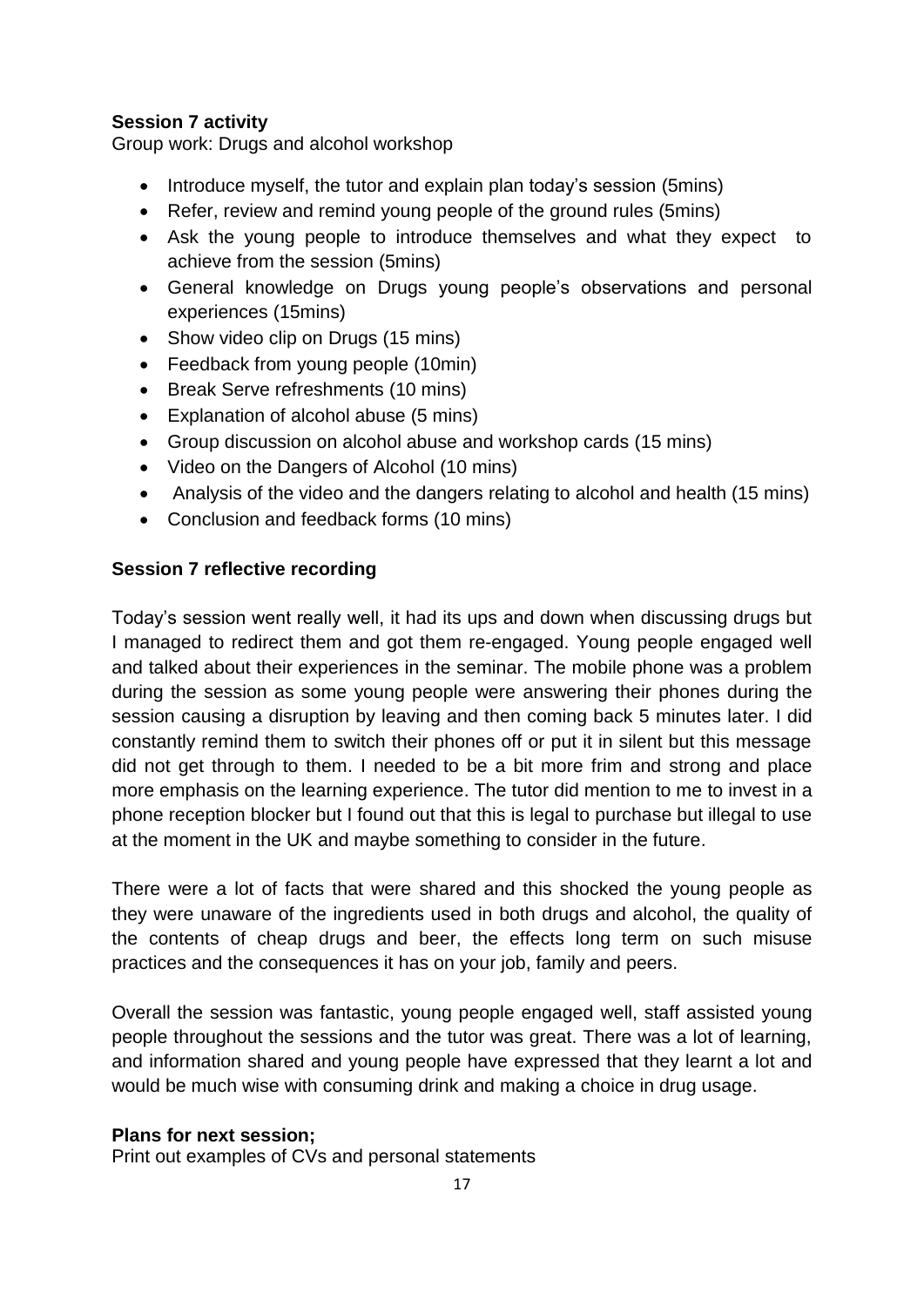# **Session 8 Overview**

| Activity:        | CV workshops and personal statements                                                                                                                                                                                                                                                                                                                                                                                              |
|------------------|-----------------------------------------------------------------------------------------------------------------------------------------------------------------------------------------------------------------------------------------------------------------------------------------------------------------------------------------------------------------------------------------------------------------------------------|
| Venue:           | Meath garden Youth Project                                                                                                                                                                                                                                                                                                                                                                                                        |
| Time:            | 2 hours                                                                                                                                                                                                                                                                                                                                                                                                                           |
| Aims:            | To discuss with young people the importance of CV's<br>$\blacksquare$<br>and having a personal statement<br>To make young people aware the job market and its<br>requirements<br>To engage young people in writing up their CV's<br>To offer 121 support for young people<br>To ensure young people are aware of the different<br>agencies that can support them find employment and<br>improve their CV's and personal statement |
| Objectives:      | Young people to gain an insight into the world of work<br>Young people to understand the consequences of not<br>making positive decisions<br>Yong people are aware of the agencies that can support<br>them improve and better themselves                                                                                                                                                                                         |
| Method:          | Introduction<br>Distribute CV' and personal statement examples<br>Engage young people to participate in the workshop,<br>allowing them to complete a CV and or Personal<br>statement<br>Give support where necessary<br>Young people to complete feedback forms if they have<br>completed either of the two                                                                                                                       |
| Target age       | $13 - 19$                                                                                                                                                                                                                                                                                                                                                                                                                         |
| <b>Materials</b> | Pen, paper, laptops and computers made available                                                                                                                                                                                                                                                                                                                                                                                  |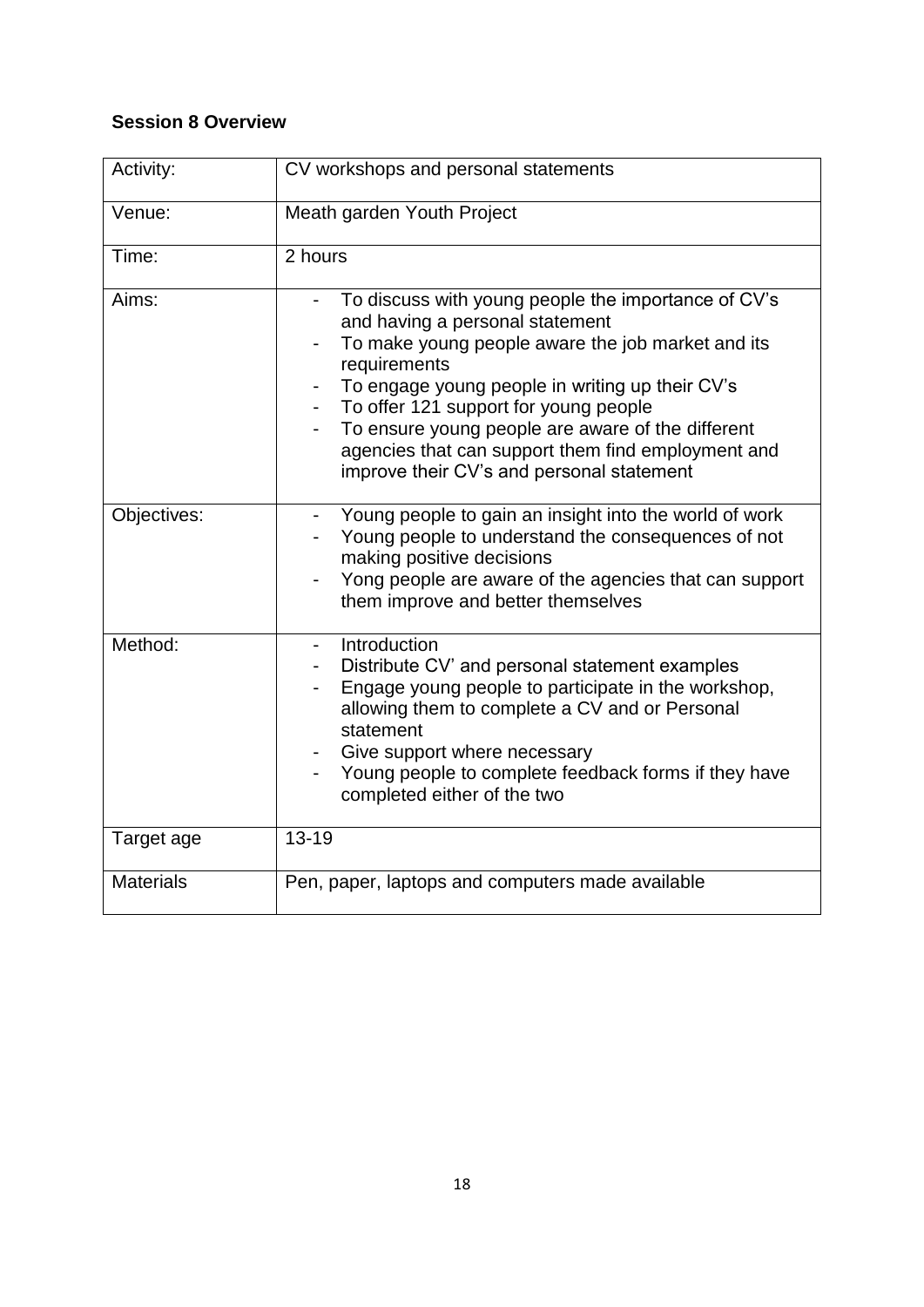# **Session 8 activity**

- Introduction and distribution of CV examples (5mins)
- CV and personal statement session (1hour 45 mins)
- 121 support
- Assist young people to choose the layouts
- Review young people's statements and make recommendations
- Improve young people's statements where possible
- Conclusion and completion of recorded outcome forms (10 mins)

# **Session 8 reflective recording**

Overall a good session eight out of ten people completed their CV and of these eight young people, four of them completed their personal statements. It will take another session to complete the task. I believe it was good timing as young people are entering into their exam period and one thing will be out of their mind and inserted into their portfolio. I have encouraged young people not to brag in their CV's and in their personal statement but to speak the truth about themselves and to make others interested to wanting to know you, that way employers will find the read interesting. This tipoff presenting yourself simply young people found very useful because they are normally told to smarten up the lie or to use big words that may strike employers.

# **Plans for next session;**

Bring youth residential brochures, magazines and web links. Print consent forms for the residential, complete emergency contact list and risk assessment. Complete and agree ground rules, venue, activities and food list.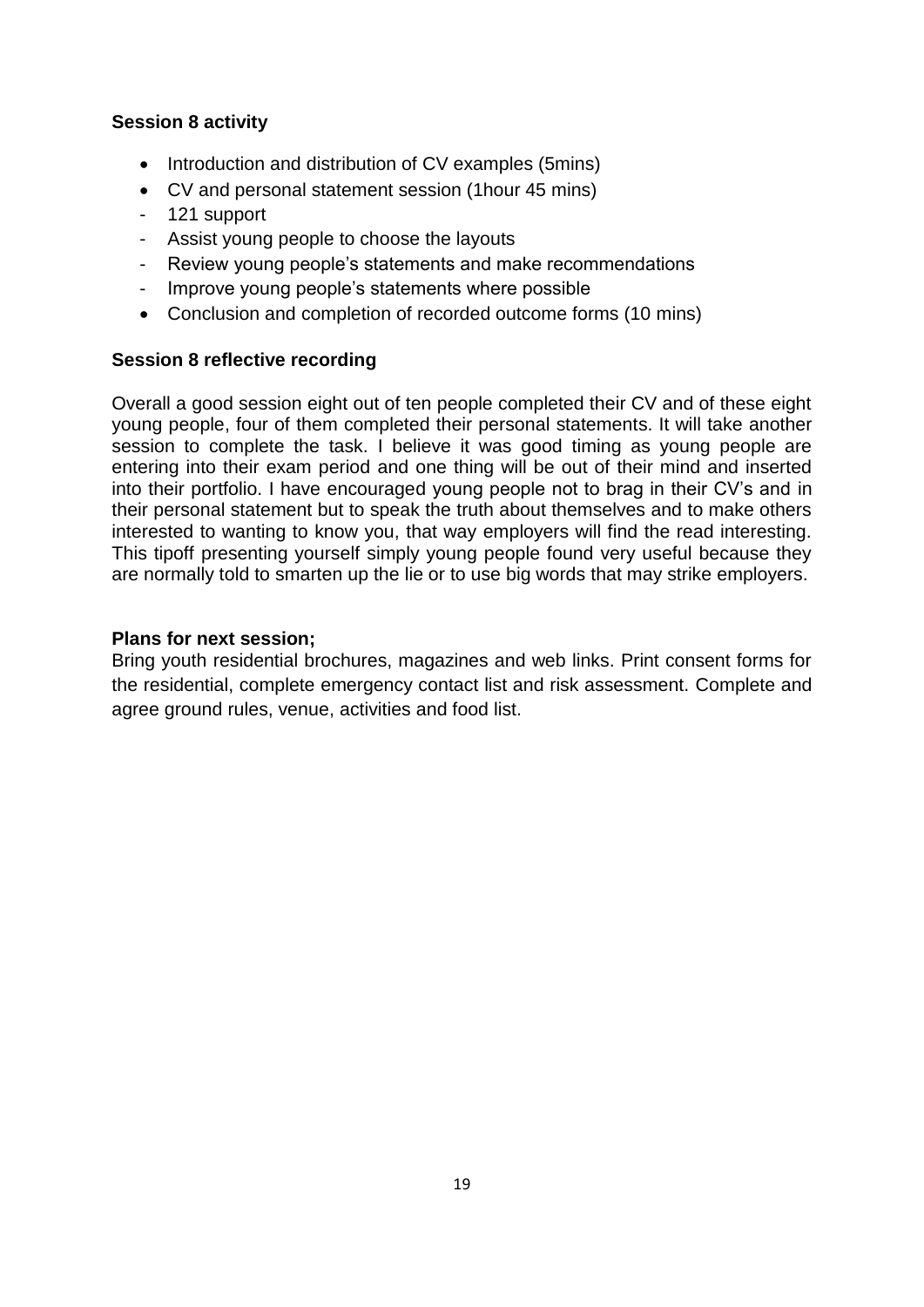# **Session 9 Overview**

| Activity:        | Residential update and finalisation set ground rules and<br>distribute consent forms                                                                                                                                                                                                                                                                 |
|------------------|------------------------------------------------------------------------------------------------------------------------------------------------------------------------------------------------------------------------------------------------------------------------------------------------------------------------------------------------------|
| Venue:           | Meath garden Youth Project                                                                                                                                                                                                                                                                                                                           |
| Time:            | 2 hours                                                                                                                                                                                                                                                                                                                                              |
| Aims:            | To finalise the venue for the residential and book<br>activities<br>To confirm the shopping list and meals<br>To confirm a rota for cleaning and cooking<br>To set a deadline for the contribution and consent form<br>To agree the residential ground rules and consequences<br>To support young people where necessary<br>$\overline{\phantom{a}}$ |
| Objectives:      | Young people fully engaged and make group decisions<br>Young people engage in formal conversations and gain<br>experience and confidence in booking the venue,<br>booking the activities<br>Young people understand the consequences of their<br>own actions<br>Greater understanding of responsibility and adherence<br>to rules gained             |
| Method:          | Whole group exercise<br>Appoint a scribe to jot down all agreed points and action<br>them<br>Give support where necessary<br>Finalise the shopping list adding and deleting items<br>deemed important and unnecessary<br>Finalise the ground rule                                                                                                    |
| Target age       | $13 - 19$                                                                                                                                                                                                                                                                                                                                            |
| <b>Materials</b> | Pen, paper, A1 sheet paper for ground rules felt tip pens and<br>consent forms                                                                                                                                                                                                                                                                       |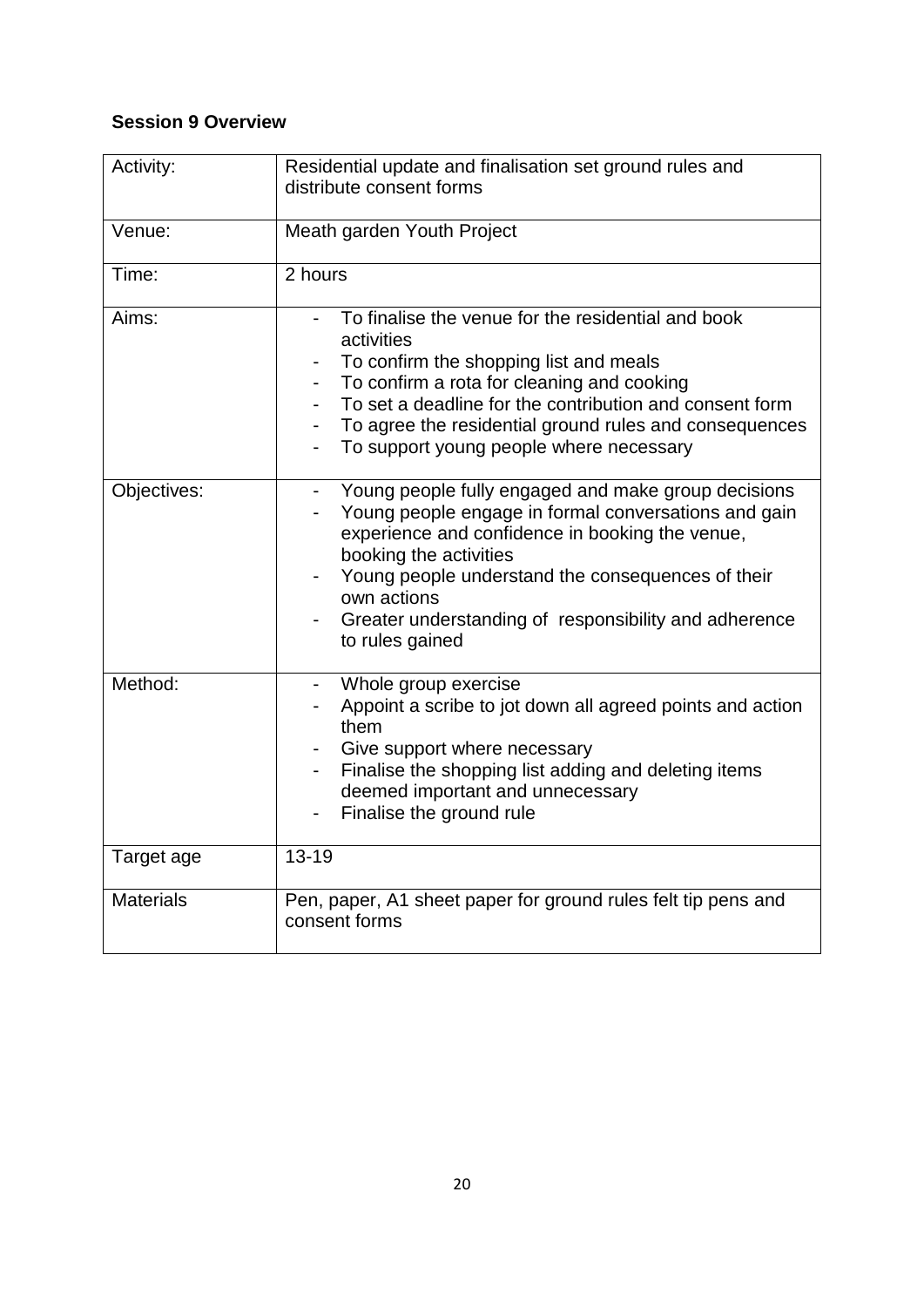# **Session Activity Residential planning**

- Introduction plan for session with aims and objects and targets set (5mins)
- Whole group exercise (1 hour 50 mins)
- Rota plan residential booking with activity shopping list completed final list of participants – consent forms distributed – ground rule completed
- Session review and action plans (5mins)

# **Session 9 reflective recording**

The session went successfully well, young people were very organised which surprised me and swiftly completed all the associated tasks to the project. The group started of slow but as the momentum grew to complete the task within a specific time. They naturally were allocating tasks for others to complete, bring back and get finalise and then make a concrete decision.

I can feel that the young people have taken ownership of the project from the start and are consulting youth workers on their experiences taking on board their opinions. I believe the group has gelled in very well, they understand their task and divide their work. They have a strong drive to ensure that the trip gives them the best possible residential experience and that they can come back and tell everyone else that they organised the residential.

#### **Plan for next session**

Job search and online applications plus one to one support, contact Transitional Support Workers for assistance.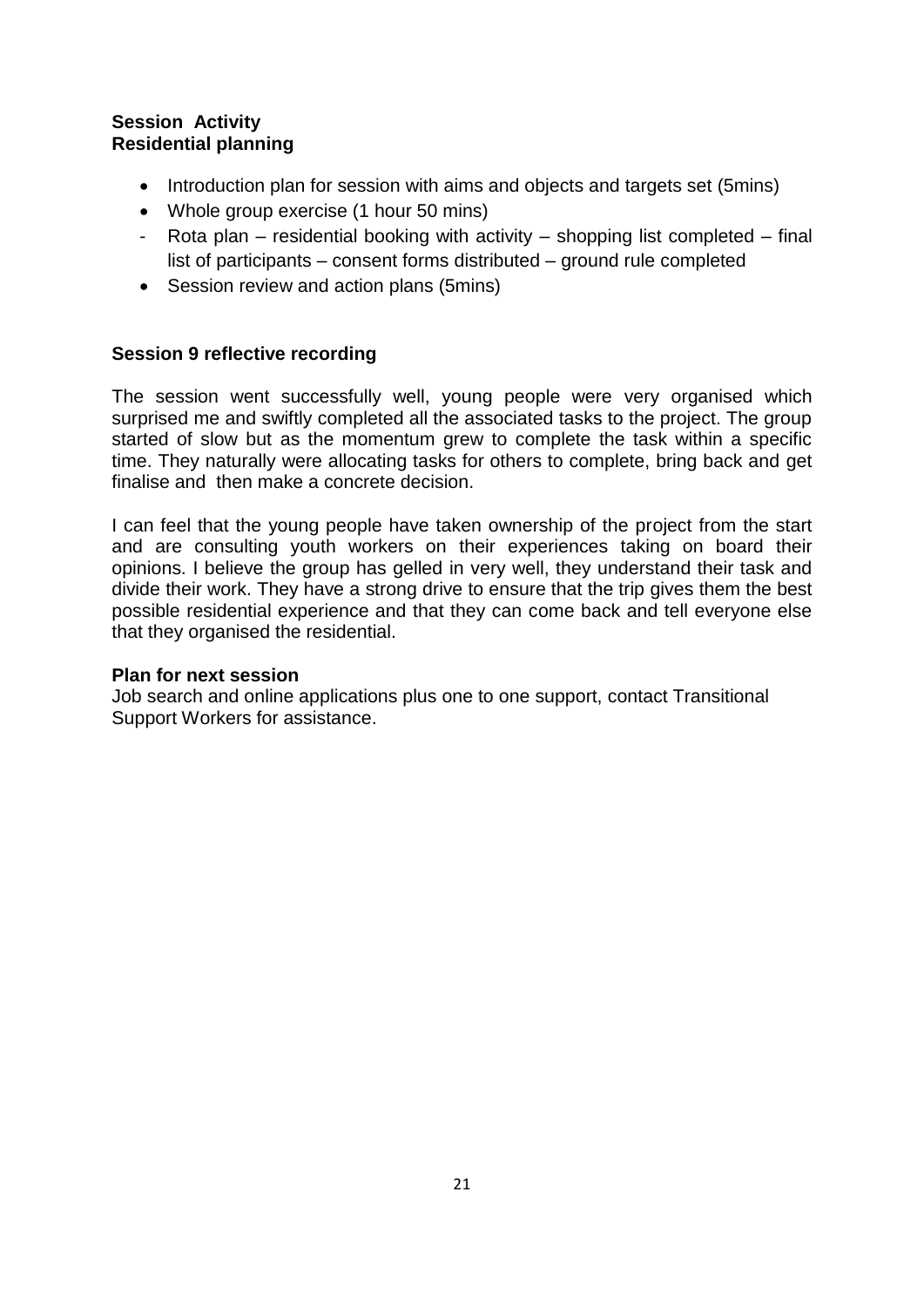# **Session 10 Overview**

| Activity:        | Job search, online applications and one to one support                                                                                                                                                                                                                                                                                                               |
|------------------|----------------------------------------------------------------------------------------------------------------------------------------------------------------------------------------------------------------------------------------------------------------------------------------------------------------------------------------------------------------------|
| Venue:           | Meath garden Youth Project                                                                                                                                                                                                                                                                                                                                           |
| Time:            | 2 hours                                                                                                                                                                                                                                                                                                                                                              |
| Aims:            | To discuss with young people the importance of being<br>independent<br>To make young people aware of the current job market<br>To engage young people in finding part time/full time<br>work<br>To offer 121 support for online applications<br>To ensure young people are aware of the different<br>agencies that can support and assist them to find<br>employment |
| Objectives:      | Young people to gain an insight into the world of work<br>Young people to understand the consequences of not<br>making positive decisions<br>Yong people become aware of the agencies that can<br>support their transition into work                                                                                                                                 |
| Method:          | Introduction<br>Hand out distribution of job sites<br>Give support where necessary on the internet in finding<br>companies, agencies and completing the online form<br>Young people to complete feedback forms if they have<br>completed either of the two                                                                                                           |
| Target age       | 16-19                                                                                                                                                                                                                                                                                                                                                                |
| <b>Materials</b> | Pen, paper, laptops and computers made available                                                                                                                                                                                                                                                                                                                     |

# **Session 10 activity**

Job search, online applications and one to one support

- Introduction and distribution of job sites (5mins)
- Job search and online application (1hour 45 mins)
- 121 support
- Assist young people to choosing jobs that suit them
- Improve young people's online application where possible
- Conclusion and completion of recorded outcome forms (10 mins)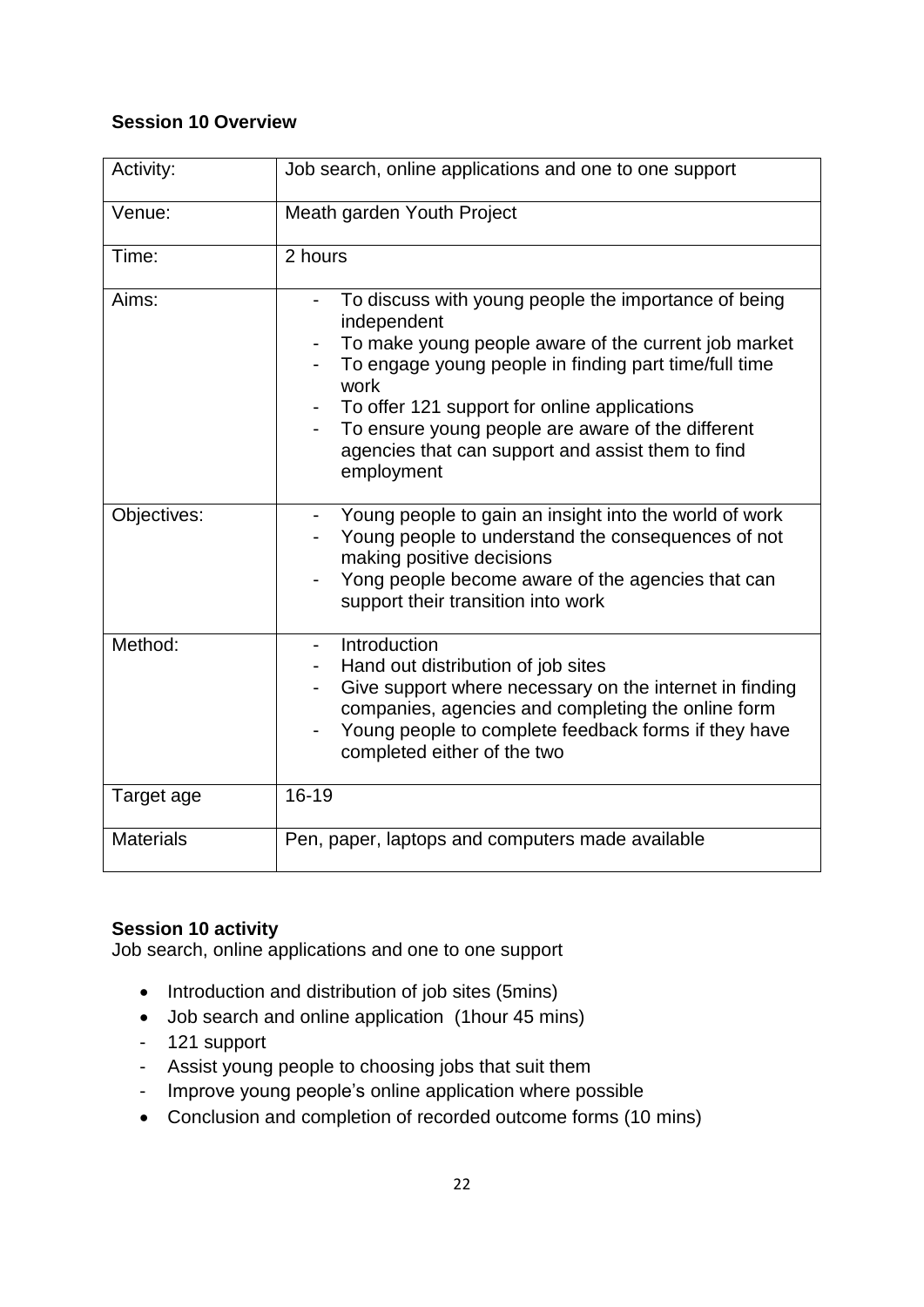#### **Session 10 reflective recording**

Overall it was a good session, there were lots of activity taking place in searching for jobs, visiting various job websites and young people gained a deep insight into applying for jobs online which I believe they are very confident in doing. The transitional support worker did assist greatly in this task and has offered them to visit his work place for further assistance in this field.

Although they did not get that far into completing an online application I think I need to still pursue them from time to time to find out how far they have gone in completing the unfinished applications and to give them encouragement to continue to apply.

I think I should arrange a similar session in the next quarterly plan and research further jobs that are suitable for young people and also opportunities to enter a certain career path to help them through their studies and the goals they are pursing.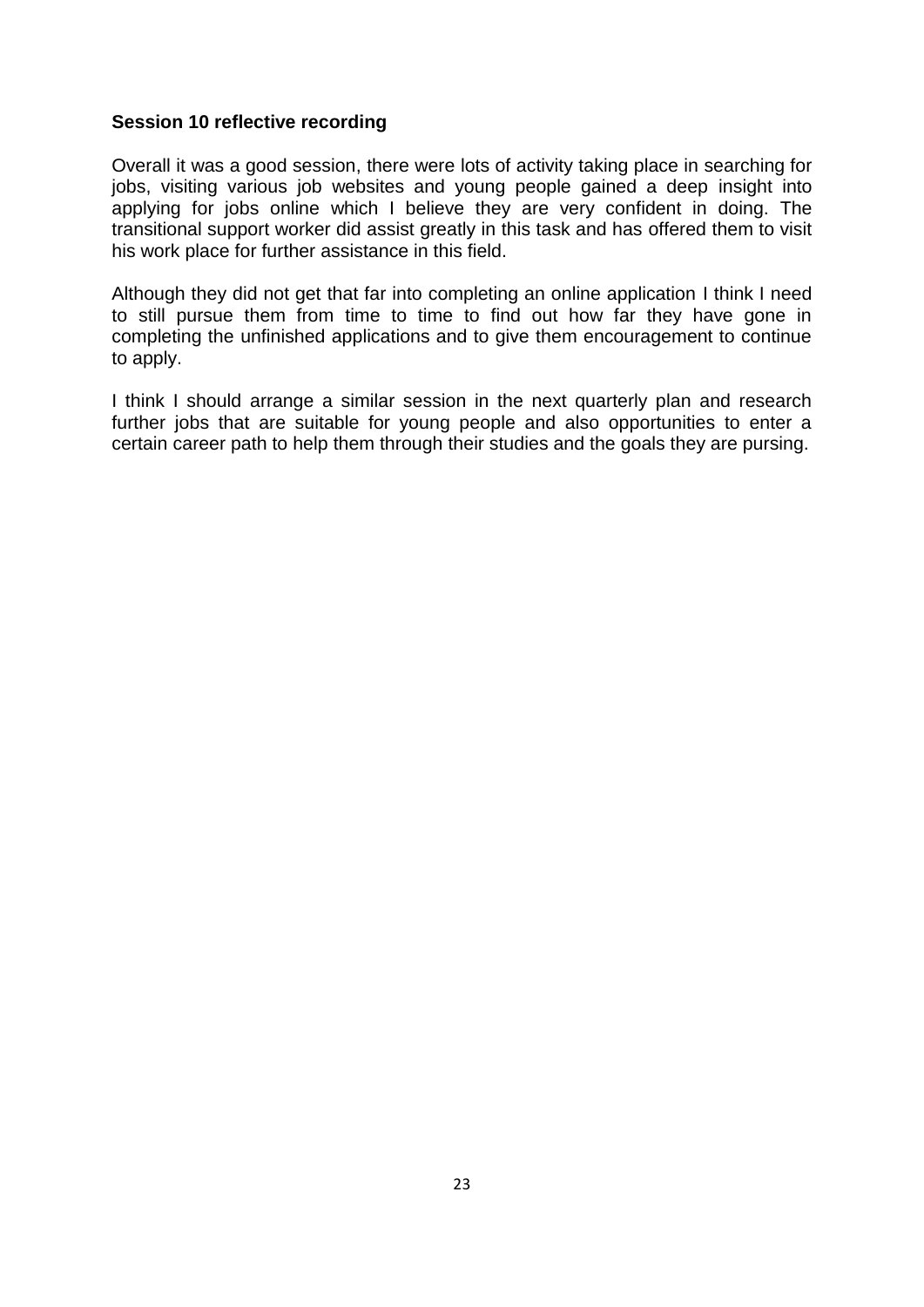# **3.1 Critically reflect on areas of own practice on the programme**

I believe that I have organised a programme which suited the needs of the young people. I believe that the programme which was developed through consultation did have a great impact on the young people. I also believe that young people needed to be consulted in order for them to have an impact from the programme delivery as it was designed in their interest. However it could have also not worked if their interest went away over the course of the weeks and there was no contingency plan.

Also I did not take into consideration which I will do next time is the period when the programme was designed to be delivered. It was a great risk as young people were generally busy with their exams, tests and submission of coursework.

During these hot summers day, rainy periods and exams we may have not have captured all your intended young people to participate and benefit, as most of them have been engaged in revision, staying at home and others spending their time in the parks and not coming in. So I need to plan well in advance, understand seasons and activities young people are engaged in and keep workshop activities to a minimal. I have also been reminded by my manager that courses tend to work well in winter periods as most of them stay in a cosy environment.

# **3.2 Evaluate the implementation of own programme plan in consultation with young people to identify:**

# **- Strengths - Improvements - Changes required**

I took onboard everything that was discussed at the consultation meeting and planned to deliver as many points raised by the young people. I delivered everything that was planned and did not leave any space for alteration. Most of the required games and items were purchased and some of the courses were delivered. We also managed to organise one cinema trip which the young people very much enjoyed and created a residential planning team for the selected young people that would participate in the whole programme.

The young people were self motivated throughout the whole programme which added value to the programme as it was being implemented without any obstructions, difficulties and cancellations.

I could have improved the sessions by including better refreshments and an extra outdoor trip to bowling but young people excepted what was planned and participated well in the organised activities.

The changes I believe that could have been done was, to spread the workshops and seminars over a longer period. Deal with the residential planning within a shorter period of time and be more relaxed with the cooking budget so that young people could have had more food to eat.